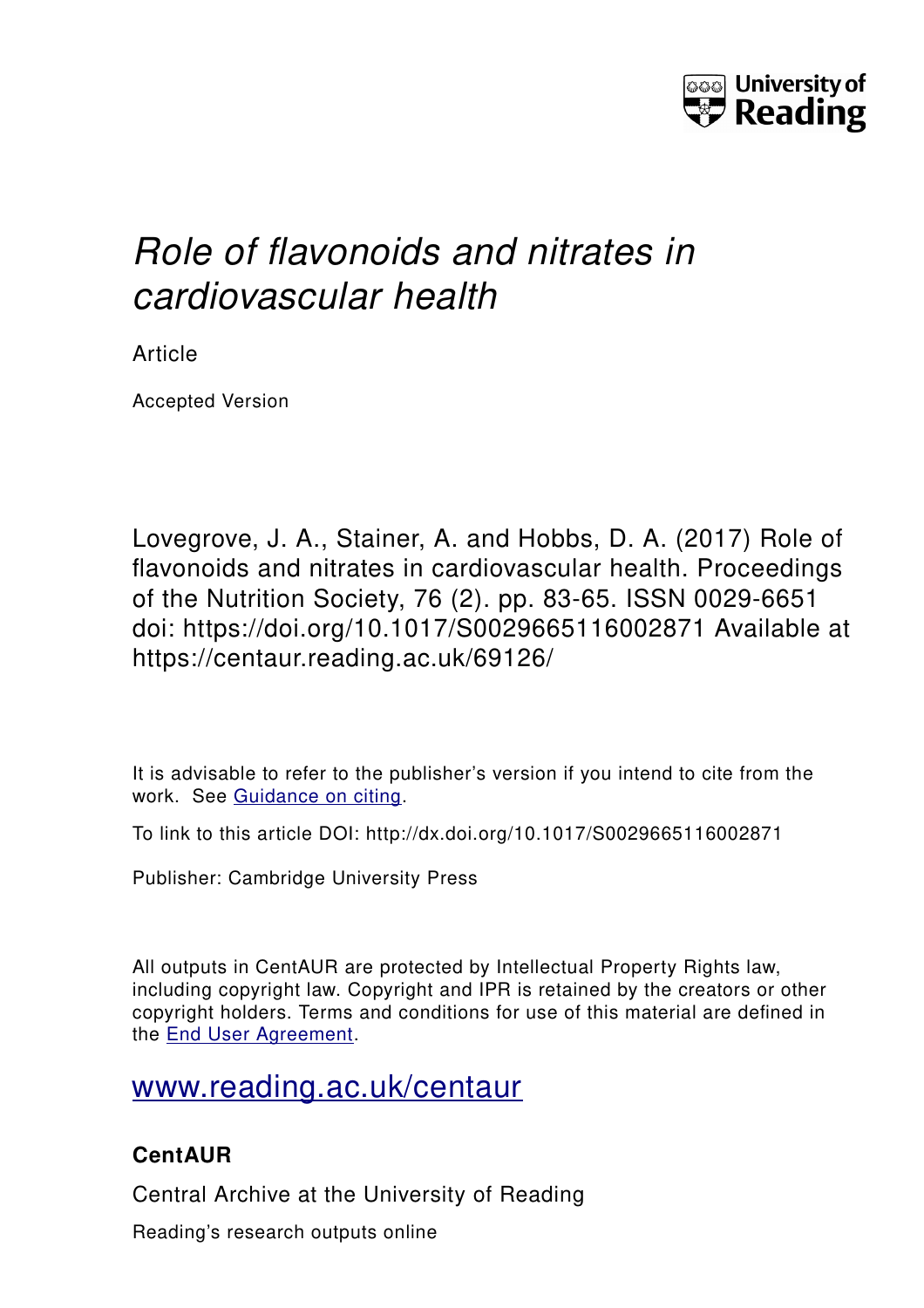#### **ROLE OF FLAVONOIDS AND NITRATES IN CARDIOVASCULAR HEALTH**

Julie A Lovegrove<sup>1,2\*</sup>, Alex Stainer<sup>2</sup> and Ditte A Hobbs<sup>1,2</sup>

<sup>1</sup>Hugh Sinclair Unit of Human Nutrition, Department of Food and Nutritional Sciences, and <sup>2</sup>Institute for Cardiovascular and Metabolic Research (ICMR), University of Reading, Whiteknights, Reading, RG6 6AP, UK.

**\*Corresponding author:** Professor Julie A Lovegrove, email: [j.a.lovegrove@reading.ac.uk,](mailto:j.a.lovegrove@reading.ac.uk) fax: +44 (0) 118 931 0080

**Running title:** Flavonoids, nitrates and CVD

**Key words:** platelet function; blood pressure; dietary nitrate; flavonoids; vascular function;

**Abbreviations:** CVD, cardiovascular disease; CHD, coronary heart disease; CI, confidence interval; DASH, dietary approach to stop hypertension; EDHF, endothelium-derived hyperpolarizing factor; eNOS, endothelial nitris oxide synthase, FMD, flow mediated dilation; GLUT, glucose transporter ; HDL-C, high-density lipoprotein cholesterol; iNOS, inducible nitric oxide suthase; LDI, laser Dopler imaging with iontophoresis; LDL-C, low-density lipoprotein cholesterol; MAP, Mitogen-Activated Protein MI, myocardial infarction; NADPH, nicotinamide adenine dinucleotide phosphate nNOS, neuronal nitric oxide synthase; NO, nitric oxide; PI3K, phosphoinositide 3-kinase; PLC $\gamma$ 2, phospholipase C $\gamma$ 2; RR, relative risk; RCT, randomised control trial; SGLUT1, sodium-dependent glucose transporter 1; TAG, triacylglycerol; SYK, spleen tyrosine kinase.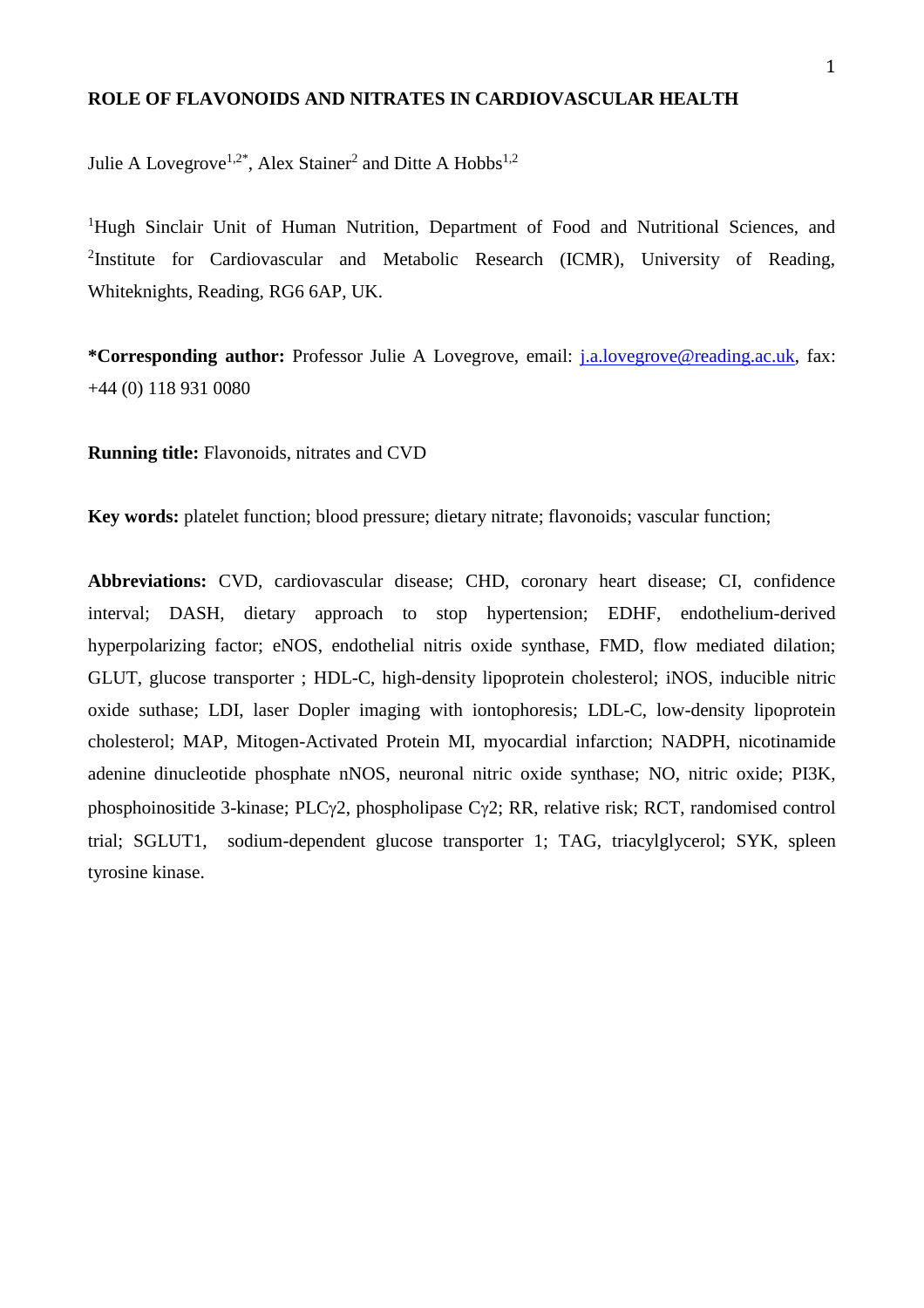#### **Abstract**

 Cardiovascular diseases (CVD) remain the leading cause of death globally. Effective dietary strategies for their prevention are of high priority. Increasing evidence suggests that phytochemicals, particularly dietary flavonoids and nitrates, are key modulators of CVD risk reduction through impact on multiple risk factors. The aim of this review is to explore the evidence for the impact of flavonoid- and nitrate-rich foods and supplements on CVD risk, with specific reference to their importance as mediators of vascular health and platelet function. There is accumulating evidence to support benefits of dietary flavonoids on cardiovascular health. Dose- dependent recovery of endothelial function and lowering of blood pressure have been reported for the flavanol (-)-epicatechin, found in cocoa, apples and tea, through production and availability of endothelial nitric oxide (NO). Furthermore, flavonoids, including quercetin and its metabolites, reduce *in vitro* and *ex vivo* platelet function via inhibition of phosphorylation-dependent cellular signalling pathways, though further *in vivo* studies are required to substantiate these mechanistic effects. Hypotensive effects of dietary nitrates have been consistently reported in healthy subjects in acute and chronic settings, though there is less evidence for these effects in patient groups. Proposed mechanisms of actions include endothelial-independent NO availability, which is dependent on the entro-salivary circulation and microbial conversion of dietary nitrate to nitrite in the mouth. In conclusion, flavonoid and nitrate-rich foods show promising effects on vascular function, yet refinement of qualitative dietary guidelines will require confirmation of this evidence, together with further randomly controlled trials for determination of effective doses.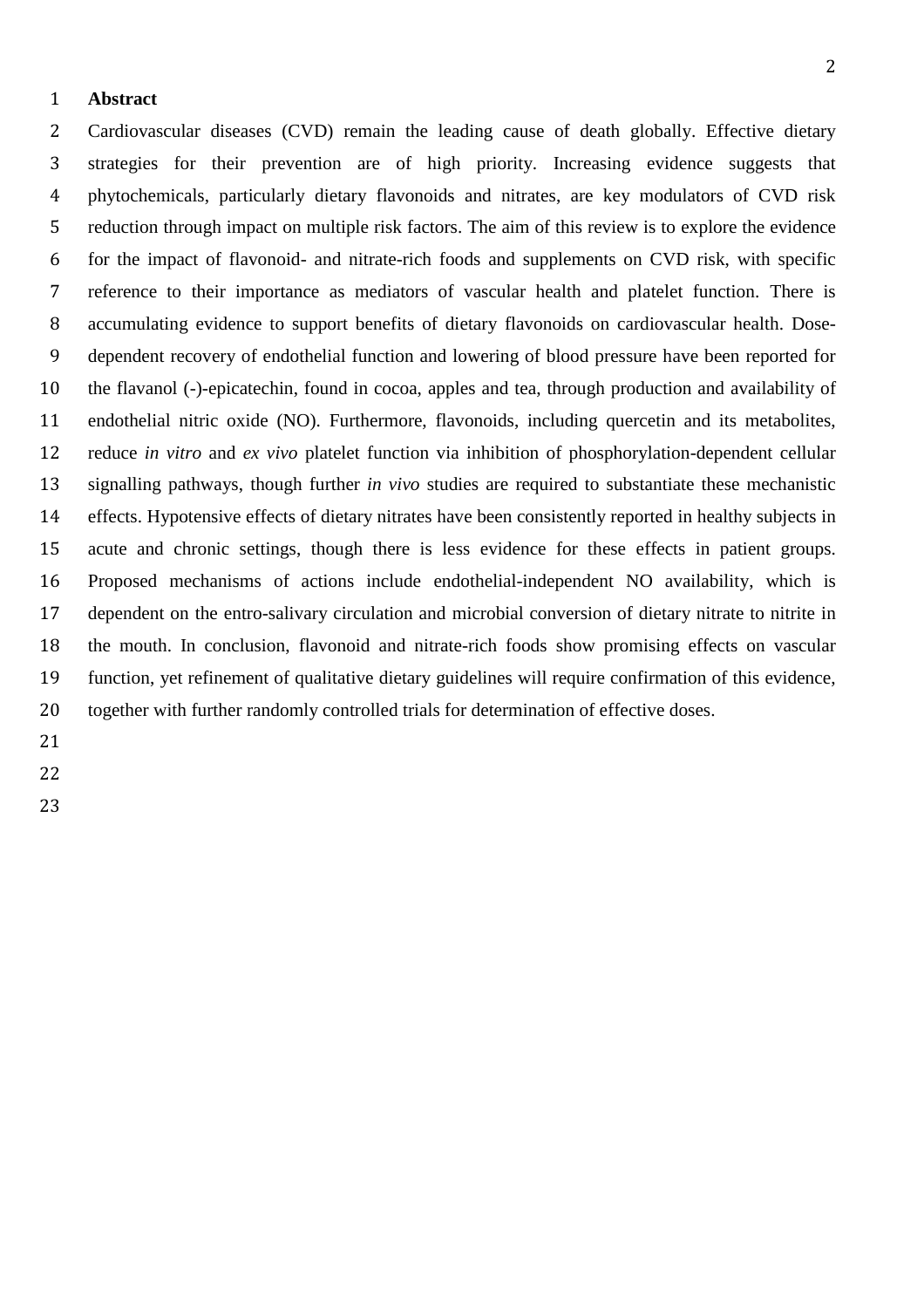## **Introduction**

 Cardiovascular diseases (CVD) are the leading cause of mortality globally, accounting for around  $\,$  31 % of deaths each year<sup>(1)</sup>. In the UK CVD was the second most common cause of death in 2014, 27 responsible for 27 % of all mortalities<sup>(2)</sup>. There are several recognised risk factors for CVD including raised serum low-density lipoprotein (LDL)-cholesterol and triacylglycerol (TAG), low serum high-density lipoprotein (HDL)-cholesterol, elevated blood pressure, diabetes and obesity 30 many of which can be modified by the lifestyle choices, including diet<sup>(3)</sup>. Epidemiological data from the 1970's indicated that coronary heart disease (CHD) rates were higher in countries with low  $\delta$  32 fruit and vegetable consumption<sup>(4)</sup>. This has been supported by a number of more recent studies that have shown that dietary patterns rich in fruit and vegetables are associated with reduced rates of 34 CHD, stroke and CVD mortality<sup>(5; 6; 7; 8; 9; 10)</sup>. Some researchers have attempted to identify the types of fruits and vegetables responsible for the reduced risk of CVD. Joshipura *et al* in 2001 showed that people in the highest quintile of fruit and vegetable intake had a 20% lower relative risk (RR) for CHD compared with those in the lowest quintile of intake. In addition, each 1 serving per day increase in fruit and vegetable intake was associated with a 4 % lower risk of CHD. They also found that vitamin C-rich fruits (6 % lower RR per 1 serving/day increase) and particularly green 40 leafy vegetables (23 % lower RR per 1 serving/day increase) had the largest protective effects<sup>(5)</sup>.

 Fruits and vegetables are a rich source of phytochemicals such a flavonoids and dietary nitrates, which have been shown to independently exert a number of health effects and could be responsible, at least in part, for the apparent protective effects of fruit and vegetable consumption. The aim of this review is to provide a brief overview of evidence related to the effects of flavonoids and dietary nitrates on cardiovascular health with particular reference to vascular and platelet function.

#### **Dietary flavonoids**

 The main categories of phytochemicals are polyphenols, which include flavonoids, terpenoids, nitrogen-containing alkaloids and sulphur-containing compounds. Flavonoids are produced by plants as secondary metabolites and have biological roles in plant pigmentation, flavour, growth, 51 reproduction, predator and pathogen resistance<sup>(11)</sup>. They are present in a variety of foods including vegetables, fruits, nuts, grains, red wine and chocolate, in concentrations that vary due to a number 53 of factors, including environmental stress, such as UV exposure<sup> $(12)$ </sup>. Flavonoids consist of two benzene rings linked by a 3-carbon chain (C6-C3-C6) as shown in **Figure 1**. The flavonoid classes differ due to the C ring structural differences, number of phenolic hydroxyl groups and their substitutions, and are commonly divided into seven structural subclasses namely: isoflavones, flavanols or catechins, flavanonols, flavonols, flavanones, flavones, anthocyanins and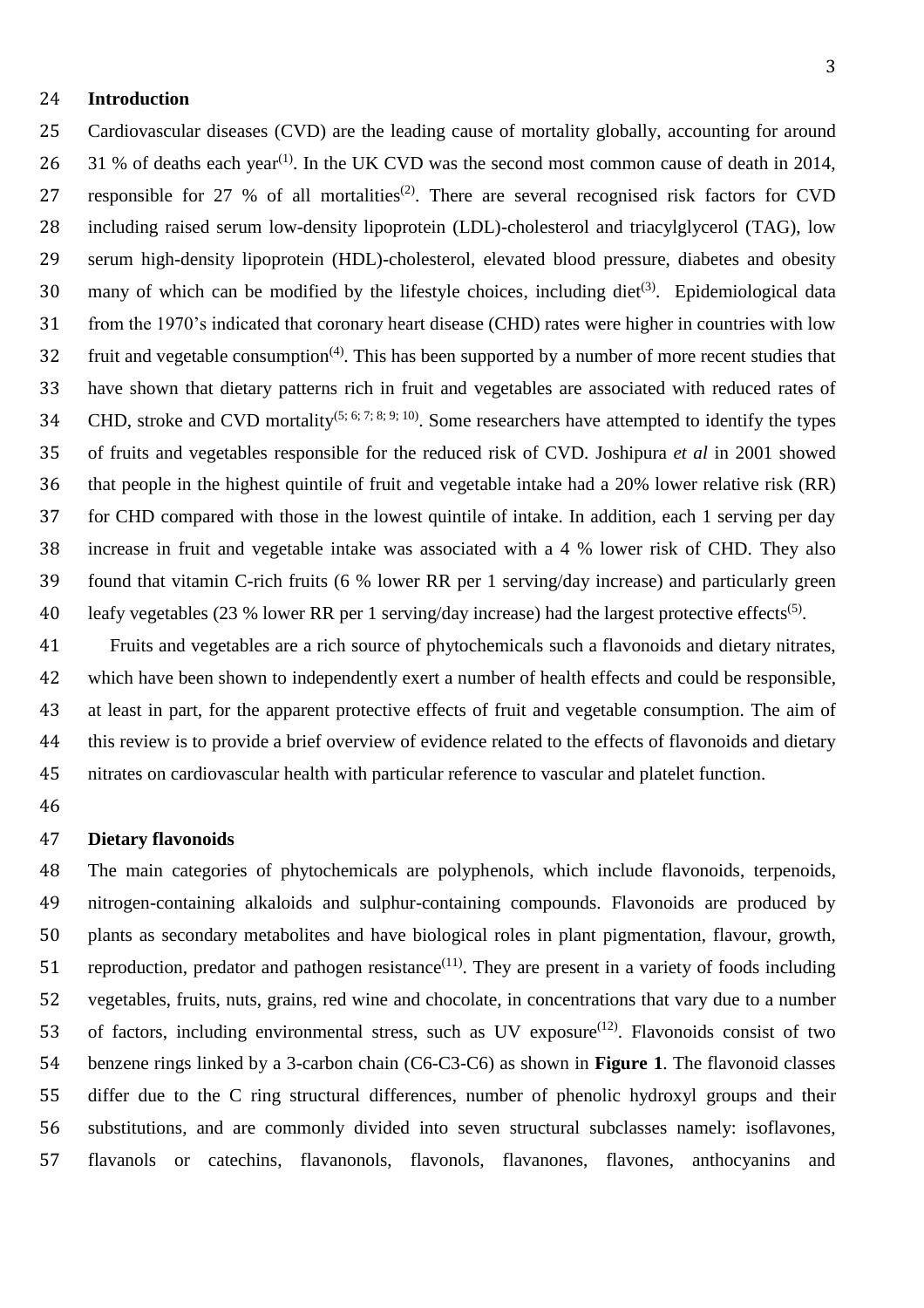anthocyanidins(13) (**Figure 2)**. The small structural variations between subclasses are related to considerable differences in biological functions.

# *Absorption and Metabolism of flavonoids*

 Flavonoids are commonly found in the diet as conjugated esters, glycosides or polymers, which have limited bioavailability, requiring intestinal enzyme hydrolysis or colonic microbiota fermentation before absorption into the circulation. Aglycones formed in the intestine by cleavage 65 of flavonoid side chains can enter the epithelial cell by passive diffusion<sup> $(14)$ </sup>. However polar glucosides can be actively transported into epithelial cells via the sodium-dependent glucose 67 transporter 1 (SGLUT1), where they are hydrolysed by intracellular enzymes to the aglycone<sup>(15)</sup>. The importance of the latter absorption route is unclear, but glycosylated flavonoids and aglycones have been shown to inhibit the SGLUT1 transporter, potentially reducing dietary glucose 70 absorption<sup>(16)</sup>. Before transport to the circulation, the aglycones also undergo further metabolism (Phase II) and conjugation including glucuronidation, methylation or sulfation. Efflux of the metabolites back into the intestine also occurs via transporters including multidrug resistance 73 protein and P-glycoprotein and the glucose transporter  $GLUT2^{(17)}$ . Further Phase II metabolism occurs in the liver via portal vein transportation and further recycling into the intestinal lumen via 75 the enterohepatic recirculation in bile<sup> $(18)$ </sup>. Some flavonoids, particularly polyphenol sugar conjugates, pass unabsorbed into the colon and are associated with marked modulation of the 77 colonic gut microbiota<sup> $(19)$ </sup> and the production of principally small phenolic acid and aromatic 78 catabolites, which are subsequently absorbed into the circulation<sup>(20)</sup>. These metabolites can be subjected to further metabolism in the liver before they are efficiently excreted in the urine in 80 quantities far higher than those that entered the circulation via the intestine<sup>(21)</sup>. Due to the extensive metabolism and rapid excretion, plasma concentrations do not reflect quantitative absorption and total urinary metabolite excretion can be a more valuable biomarker of intake. Evidence for tissue accumulation of polyphenols and their metabolites is very limited and while this can't be ruled out, it is believed that frequent ingestion of flavonoid-rich foods is required to maintain constant 85 circulating levels (see review  $(22)$ ). Detailed studies using stable isotopes have allowed the determination of metabolic pathways of certain polyphenol subclasses. Anthocyanins, found in foods such as berries, are reported to have low bioavailability, but recent data have shown they are extensively metabolised to a diverse range of metabolites, which has highlighted a previous 89 underestimation of anthocyanin absorption and metabolism $(23)$ .

*Flavonoid intake and CVD risk: Epidemiological studies*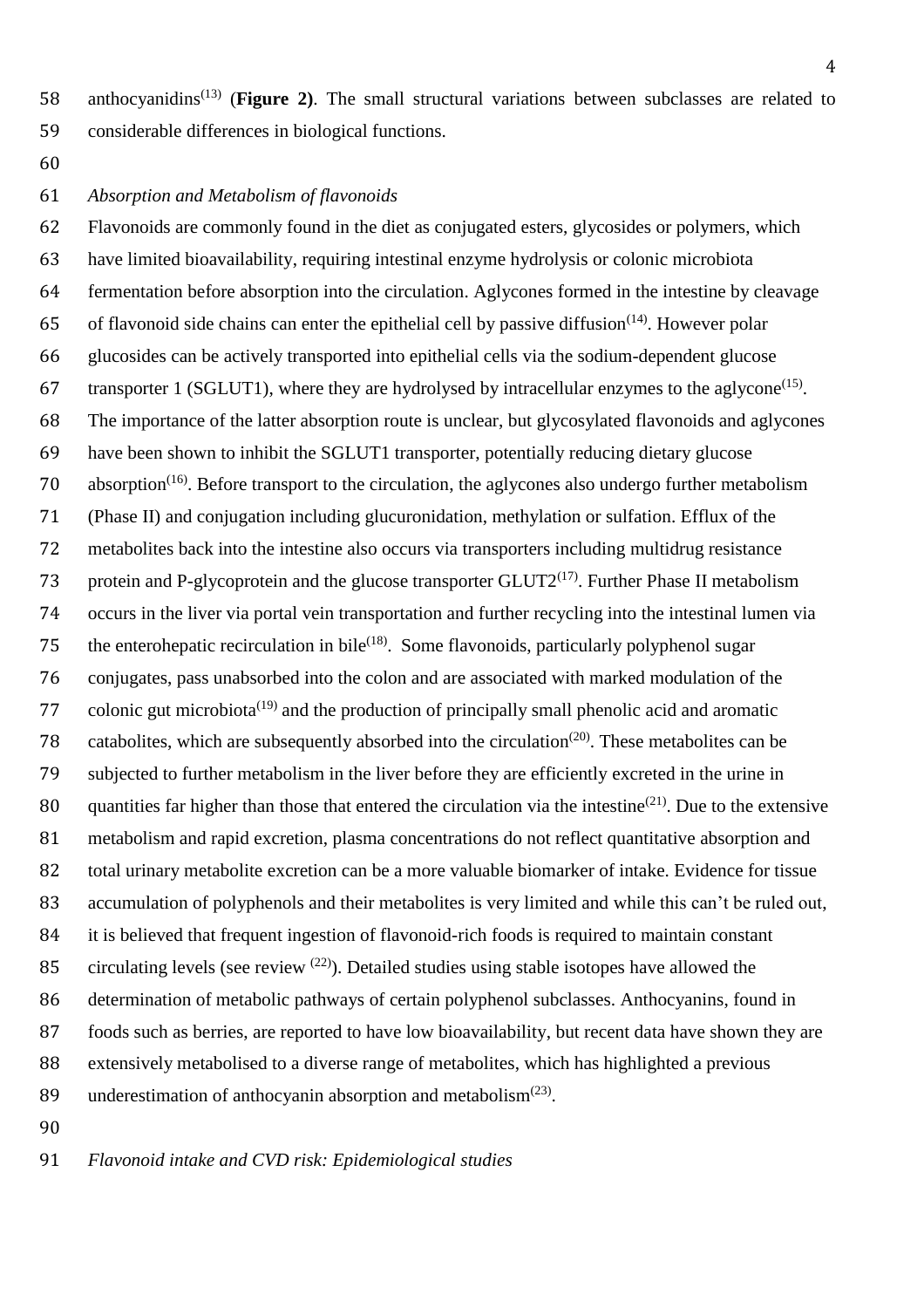Epidemiological studies have produced strong evidence for the negative association between high 93 fruit and vegetable consumption and cardiovascular disease mortality<sup>(24; 25)</sup>. Yet it is difficult to identify the specific mediator(s) of health due to the numerous potential bioactive compounds present in fruits and vegetables. Observational studies suggest that intakes of flavonoids are associated with a decreased risk of CVD, although the findings are not entirely consistent, because of variation in population studied, dose and specific flavonoid consumed. Data from a large post- menopausal cohort identified a negative association between flavonoid-rich diets and CVD 99 mortality<sup>(26)</sup>. Further evidence showed intakes of flavanol- and procyanidin-rich foods were 100 associated with decreased risk of chronic non-communicable diseases particularly  $CVD^{(27, 28)}$ . In 2005, Arts and Hollman collated data from 15 prospective cohort studies, of these 13 provided evidence for a positive association between dietary flavanols, procyanidins, flavones and flavanones 103 and CVD health, with a reduction of CVD mortality of approximately 65  $\%$ <sup>(29)</sup>. Systematic 104 reviews<sup>(30; 31; 32)</sup> that have focused on flavonol intake have reported inconsistent findings including 105 an inverse association between high flavonol intake and CHD or stroke mortality<sup>(31; 32)</sup> compared 106 with no association between flavonol intake and CHD risk $(30)$ . However, a more recent comprehensive systematic review and meta-analysis of 14 studies identified that intakes of anthocyanidins, proanthocyanidins, flavones, flavanones and flavan-3-ols were associated with lower CVD RR of 11 %, 10 %, 12 %, 12 % and 13 % respectively when comparing the highest and lowest categories of intake; with a 5 % lower RR for CVD for every 10mg/d increment in flavonol  $intake<sup>(33)</sup>$ .

 An inverse association between flavanol intake and CVD mortality was initially identified in the 114 Iowa women health study, which followed 34,489 women, free of CVD at study inclusion  $(34)$  while, a subsequent follow-up found no association between reduced CVD risk and flavanol intake, 116 instead an association with procyanidin intake<sup> $(26)$ </sup>. These seemingly contrasting findings were due to the different ways the data from chocolate and seeded grapes were categorized in the dietary assessment, and emphasises the importance of standardisation of dietary assessment, and the possible benefits of using biomarkers of intake. Evidence from prospective cohort studies generally supports the hypothesis that a greater intake of dietary flavonoids is associated with a lower risk of CVD, although there are inconsistencies in potential benefit. Further supportive evidence from well-performed randomly controlled dietary intervention studies is required to establish a direct relationship between different flavonoid sub-groups and CVD risk.

*Chronic and acute effects of flavonoid intake on micro- and macrovascular function*

The vascular endothelium plays a key role in the regulation of vascular homeostasis, and alterations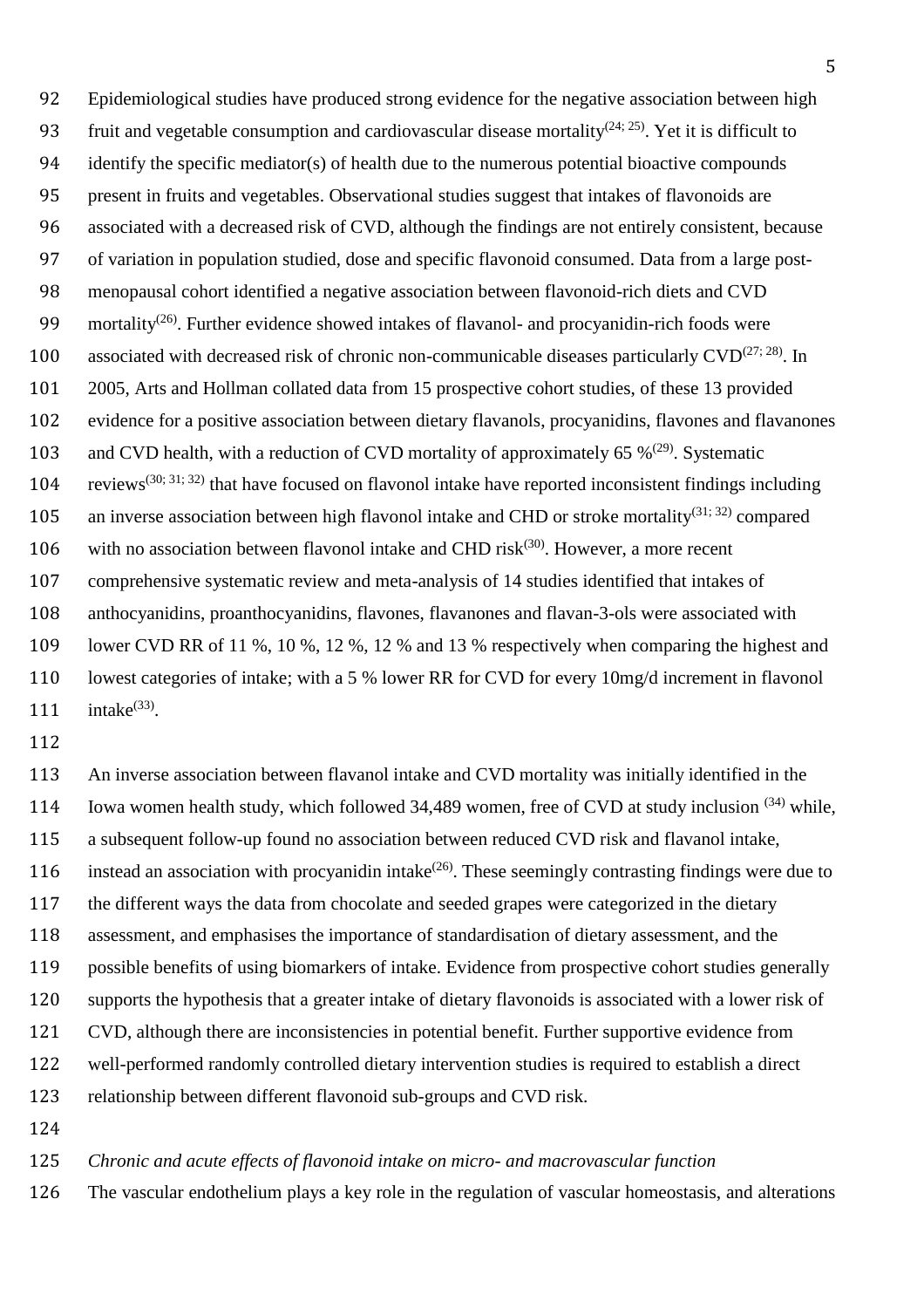127 in endothelial function contribute to the pathogenesis and clinical expression of  $CVD^{(35)}$ . Many factors impact adversely on the endothelium, these include diabetes mellitus, smoking, physical inactivity, aging, hypertension, systemic inflammation, dyslipidaemia and insulin resistance, with 130 diet being key in modulating endothelial function<sup>(36; 37)</sup>. Prospective cohort studies have supported the association between endothelial function and an increased risk of CVD events and have 132 identified the latter as a valuable holistic surrogate marker of CVD risk<sup> $(38; 39)$ </sup>. Endothelial 133 dysfunction has been associated with the development of atherosclerosis and  $CVD^{(40)}$  and is most commonly measured in the brachial artery by flow mediated dilatation (FMD), which uses non- invasive ultrasound before and after increasing shear stress by reactive hyperaemia, with the degree of dilation reflecting arterial NO release. Another commonly used technique is laser Doppler imaging with iontophoresis (LDI), which measures the endothelial function of the peripheral microcirculation. The degree of endothelial dysfunction occurring in the microcirculation has been 139 shown to be proportional to that occurring in the coronary arteries<sup> $(41)$ </sup>. This technique measures the response of cutaneous blood vessels to transdermal delivery of two contrasting vasoactive agents: acetylcholine (endothelium-dependent vasodilator) and sodium nitroprusside (endothelium- independent vasodilator) by iontophoresis. A reduced local vasodilatory response to acetylcholine is 143 associated with endothelial dysfunction<sup> $(42)$ </sup>.

 Consumption of fruits rich in anthocyanins and proanthocyanidins in the form of purple grape juice or grape seed extract (for between 14-28 days) significantly increased FMD in volunteers with 147 angiographically documented CHD or above average vascular risk<sup> $(43)$ </sup>. Furthermore, consumption of pomegranate, containing tannins and anthocyanins, for a period of 90 days to 3 years resulted in improvements in carotid intermedia thickness (CIMT), a measure of the extent of atherosclerosis in 150 the carotid artery, in those with increased CVD risk $(43)$ . The FLAVURS study investigated the dose- dependent effect (+2, +4 and +6 additional portions/d) of flavonoid-rich and flavonoid-poor fruits and vegetables compared to habitual diet, on microvascular reactivity, determined by LDI, and other CVD risk markers. After two additional portions of flavonoid-rich fruits and vegetables, 154 equivalent to an estimated increase in total dietary flavonoids from  $36 \pm 5$  to  $140 \pm 14$  mg/d<sup>(44)</sup>, a significant increase in endothelium-dependent microvascular reactivity was observed in men. In addition, reduced C-reactive protein, E-selectin and vascular cell adhesion molecule, and increased plasma NOx was observed with four additional flavonoid-rich portions, compared to the control and 158 low-flavonoid intervention<sup> $(45)$ </sup>. This data supports vascular improvements reported in a previous 159 study investigating a similar single dose of flavonoid-rich foods $(46)$ . Identification of the specific flavonoid bioactive is not possible in studies that include a variety of foods, yet these data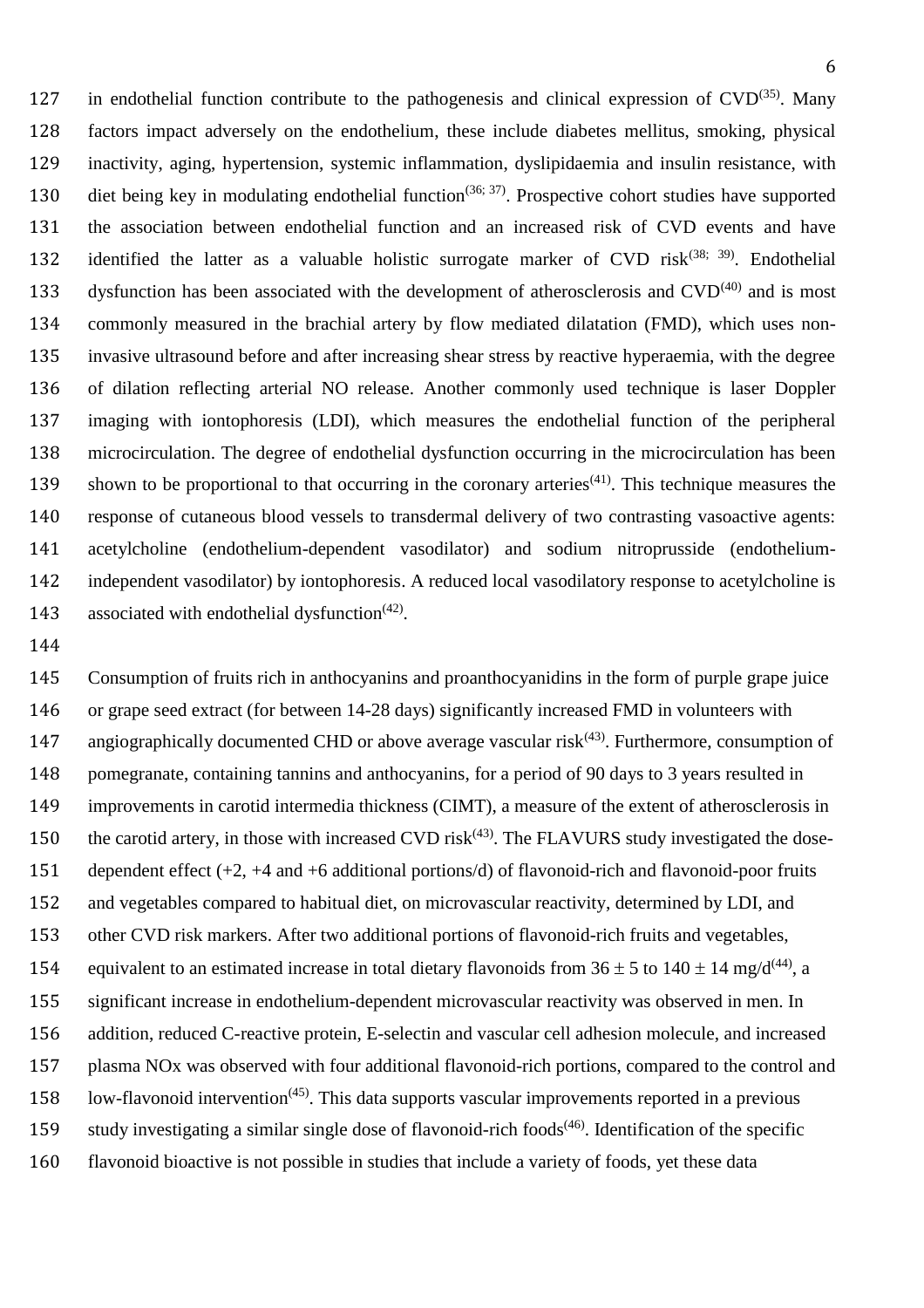could be considered as useful strategies for CVD risk factor reduction.

 The majority of the population is in a postprandial state for most of the day and it is recognized that acute physiological responses to meals are a major contributor to overall CVD risk. Flavonoid-rich foods have been implicated in modulating postprandial responses. For example blueberries are a 167 rich source of flavonoids, particularly anthocyanin, flavanol oligomer, and chlorogenic acid $(47)$ . Acute improvements in vascular function, measured by FMD, were observed in healthy men in a 169 time- and dose-dependent manner (up to a concentration of 766mg total polyphenols)<sup> $(48)$ </sup> with little 170 observed effect of processing<sup> $(47)$ </sup>. These beneficial effects on postprandial vascular reactivity are not confined to blueberries, as a mixed fruit puree containing, 457 mg (-)-epicatechin increased 172 microvascular reactivity and plasma  $NOx^{(49)}$ . Although the fruit puree contained varied flavonoids, the potential vascular benefits of (-)-epicatechin is supported by a meta-analysis of six randomly controlled trials which found that 70-177 mg (-)-epicatechin, from cocoa or chocolate sources 175 significantly increased postprandial FMD by 3.99 % at 90-149 min post ingestion<sup>(50)</sup>. These data indicate that different classes of flavonoids in the form of foods can significantly improve postprandial vascular function and possible CVD risk.

 Flavanols, as a subgroup of flavonoids, have been extensively studied and increasing evidence has shown that higher intake of flavanol-rich foods improve arterial function in numerous groups 181 including those at risk for CVD, with established  $CVD^{(51)}$  and more recently healthy young and 182 aging individuals<sup>(52)</sup>. The mechanisms of action are not totally understood, but causality between 183 intake and an improvement in arterial function has been demonstrated<sup>(53)</sup>. The important dietary flavonol, (-)-epicatechin, is naturally present is high concentrations in cocoa, apples and tea and a number of systematic reviews and meta-analyses, including a recent study of 42 randomised controlled human dietary intervention studies on supplemental and flavan-3-ols-rich chocolate and cocoa, reported significant acute and chronic (up to 18 weeks) dose-dependent cardiovascular benefits, including recovery of endothelial function, lowering of blood pressure and some 189 improvements in insulin sensitivity and serum lipids<sup> $(50; 54; 55)$ </sup>. Furthermore green and black tea (rich in (-)-epicatechin) was also reported to reduce blood pressure and LDL-cholesterol in a systematic review and meta-analysis of a small number of studies, but these findings need confirmation in 192 long-term trials, with low risk of bias<sup> $(56)$ </sup>. The extensive studies into the vascular effects of  $(-)$ - epicatechin and their impact on other CVD risk markers has prompted some to propose specific dietary recommendation for these flanonoids and a broader recommendation on flavanol-rich fruits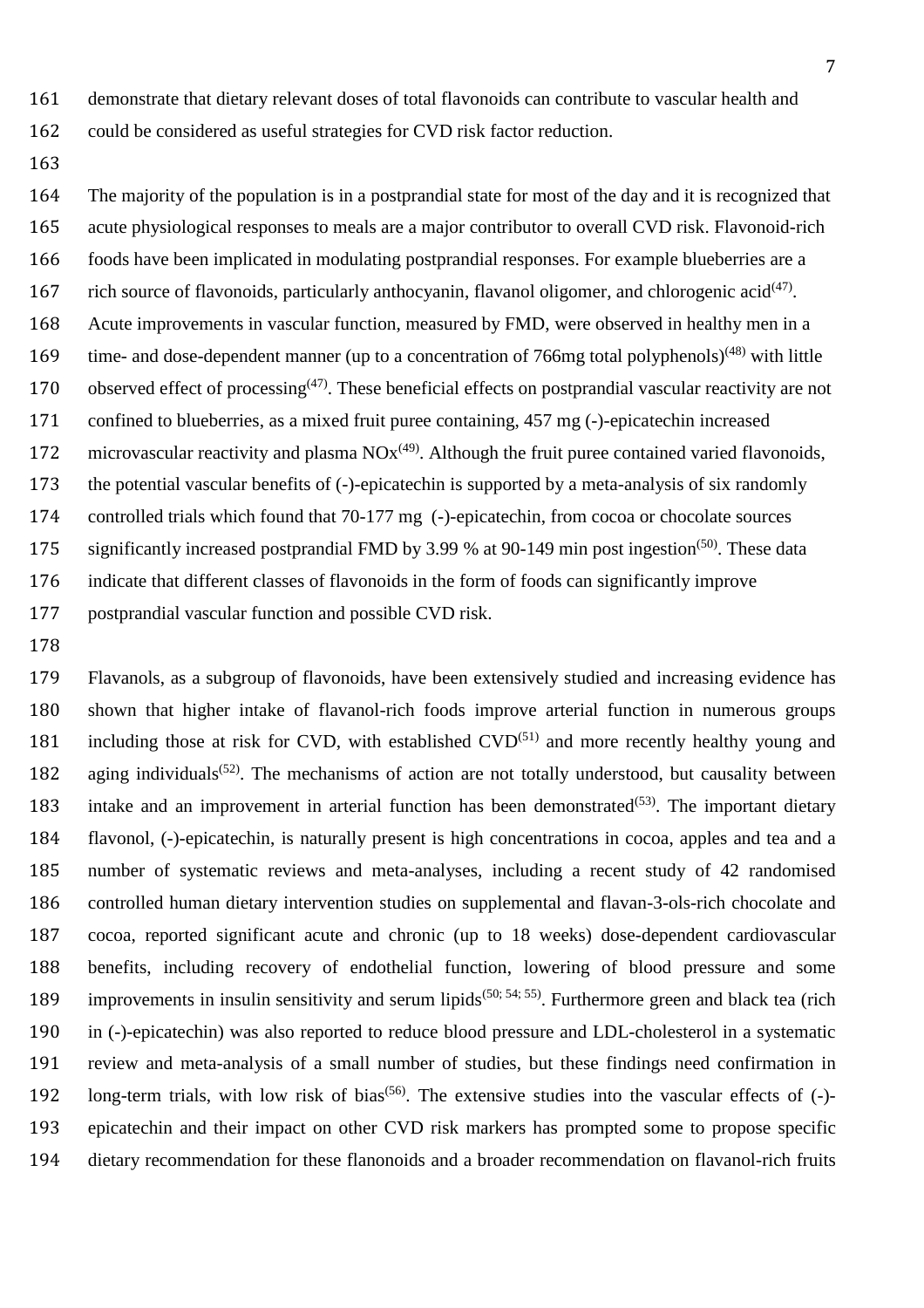and vegetables for CVD risk reduction, although further evidence may be required before specific 196 recommendations are considered. $(57)$ 

*Possible mechanisms of flavonoids and vascular effects* 

 Despite the high antioxidant potential of a number of classes of flavonoids, there is limited evidence to support this mechanism of action due to the low plasma concentrations of flavonoids compared 201 with other endogenous or exogenous antioxidants<sup> $(58)$ </sup>. Many of the vascular effects of flavonoids have been associated with molecular signalling cascades and related regulation of cellular function. One of the potential mechanisms of action is the association between flavonoid, particularly (-)- epicatechin, and prolonged, augmented nitric oxide (NO) synthesis, the primary modulator of 205 vascular dilation<sup>(53)</sup>. NO production from L-arginine is regulated by three nitric oxide synthase (NOS) enzymes: endothelial NOS (eNOS), neuronal NOS (nNOS) and inducible NOS (iNOS) with lower production and/or availability of NO as the main effect on endothelial dysfunction. Several *in vitro* and human studies have reported potent vasorelaxant activity of certain flavonoids related to 209 activation of  $eNOS^{(53; 59)}$ . A common polymorphism in the eNOS gene is the Glu298Asp single- nucleotide polymorphism that modifies its coding sequence, replacing a glutamate residue at position 298 with an aspartate residue. This polymorphism has been linked to increased risk of 212 cardiovascular events putatively through reduced NO production by  $eNOS^{(60; 61)}$ . Interestingly, in a small acute randomized control study a significant genotype interaction with endothelium- dependent microvascular dilation was observed after consumption of fruit and vegetable puree containing 456 mg (-)-epicatichin. Wild-type, GG, participants (non-risk group) showed an increased endothelial vasodilation at 180 min compared to control, with no effect in T allele carriers. This supports the importance of (-)-epicatichin in eNOS activation and NO availability, with little vascular effect of (-)-epicatichin in those with impaired eNOS function. This nutrient- gene interaction may explain in part, the large variation in individual vascular responses to 220 flavonoid consumption, but requires further confirmatory studies<sup> $(62)$ </sup>.

 Flavonoids have also been reported to modulate xanthine oxidase activity, resulting in decreased 223 oxidative injury and consequential increased  $NO<sup>(63)</sup>$ . The vascular effects induced by phenolics may also be mediated by the inhibition of Ca2+ channels and/or the blockage of the protein kinase C- mediated contractile mechanism, as has been observed for caffeic acid phenyl ester and sodium 226 ferulate, respectively<sup>(64)</sup>. Furthermore, benefits may be mechanistically linked to the actions of circulating phenolic metabolites on inhibition of neutrophil nicotinamide adenine dinucleotide 228 phosphate (NADPH) oxidase activity, which prevents NO degradation and increases its 229 availability<sup> $(48)$ </sup>. More recently a possible role of flavonoid promotion of endothelium-derived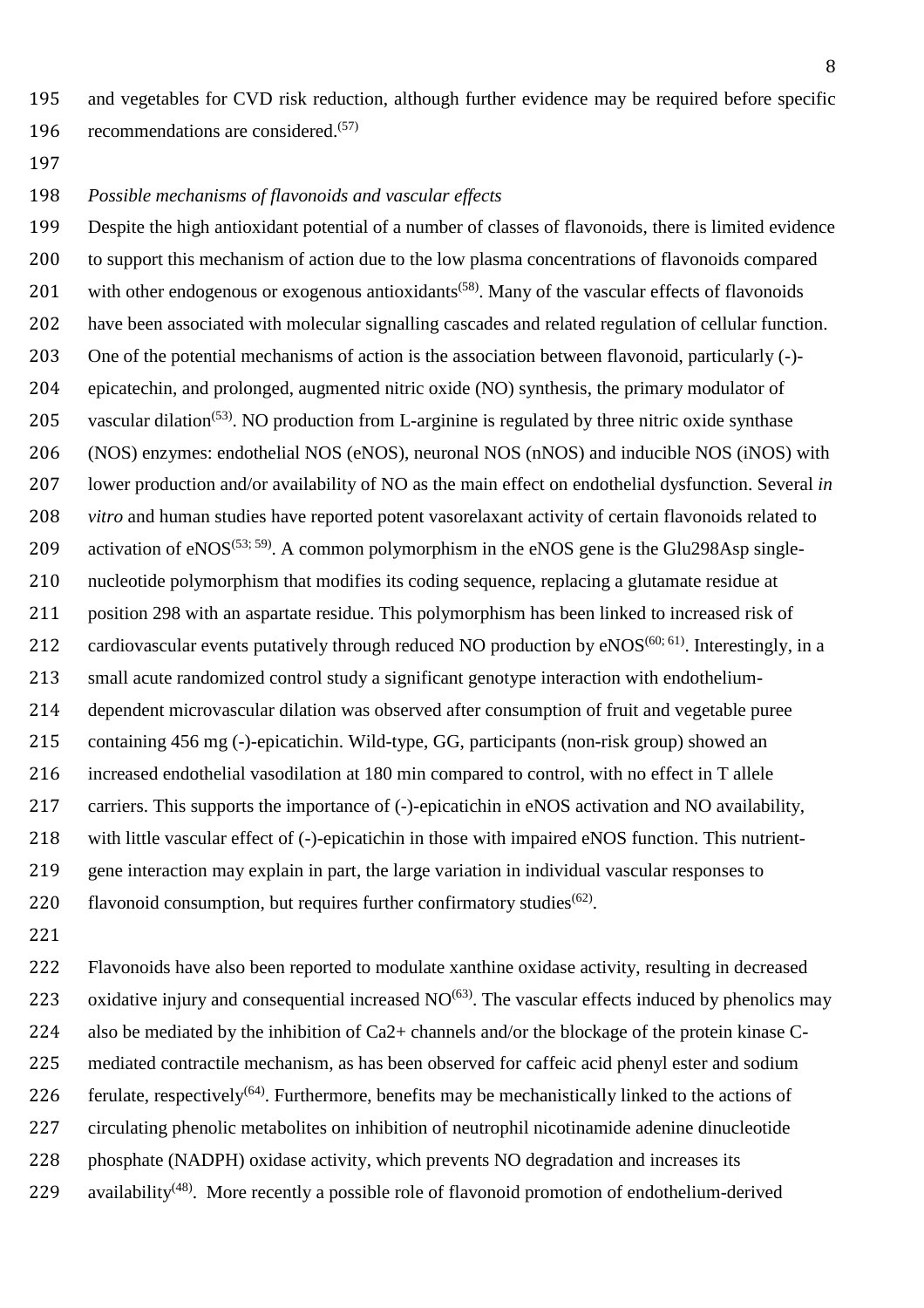hyperpolarizing factor (EDHF) in vasodilation, which induces hyperpolarization, thus leading to

231 dilation of the vascular smooth muscle cell has been identified $(65)$ . In summary there are multiple 232 potential mechanisms by which flavonoids and their metabolites can modulate vascular function<sup>(66)</sup> and these may act in an additive or synergistic manner. It is evident that dietary relevant doses of

flavonoids are associated with vascular benefit with varied proposed modulating mechanisms that

require elucidation in further studies.

# *Flavonoids and platelet aggregation*

 Platelets are small nucleated cell fragments that are produced by megakaryocytes in the bone 239 marrow<sup>(67; 68)</sup> and play a critical role in haemostasis through formation of aggregates over arterial 240 wall injuries<sup> $(69)$ </sup>. When platelet activation becomes impaired, thrombosis can occur, a pathophysiological condition which can lead to blockage of coronary arteries or impaired blood 242 supply to the brain, leading to events such as myocardial infarction (MI) or stroke<sup>(70)</sup>. Many studies 243 have previously shown the ability of flavonoids to inhibit platelet function<sup> $(71; 72; 73)$ </sup>. Quercetin is found in many foods such as apples, onions, tea and wine, and present in significant quantities in 245 many diets  $(74)$ . Further understanding of how quercetin modulates platelet function is of relevance to establish a mechanistic link between flavonols and CVD risk.

247 Hubbard *et al.*<sup>(75)</sup> observed a significant inhibition of *ex vivo* platelet aggregation after ingestion 248 of quercetin-4'-O- $\beta$ -D-glucoside at a dose of 150 mg and 300 mg, with peak quercetin metabolite 249 concentrations of 4.66  $\mu$ M and 9.72  $\mu$ M respectively. This data was supported by a further small 250 human study which reported at peak plasma quercetin metabolite concentrations of 2.59  $\mu$ M and significant inhibition of *ex vivo* collagen-stimulated platelet aggregation 60 and 240 min after consumption of a high-quercetin onion soup rich in quercetin glucosides (68.8 mg total quercetin) 253 compared with a matched low quercetin onion control  $(4.1 \text{ mg total quercetin})^{(76)}$ . Inhibition of 254 Spleen Tyrosine Kinase (SYK) and Phospholipase  $C\gamma$ 2 (PLC $\gamma$ 2), two key platelet proteins involved with the collagen-stimulated signalling pathway were also observed, and confirms this as one potential mechanism of action. These data are in agreement with previous *in vitro* studies displaying the ability of quercetin to inhibit collagen, ADP and thrombin-stimulated platelet aggregation, as well as inhibiting collagen-stimulated Mitogen-Activated Protein (MAP) kinases and 259 Phosphoinositide 3-kinase (PI3K) phosphorylation<sup> $(77, 78)$ </sup>.

 Flavonoids undergo significant endogenous metabolism and it is important to determine the bioactivity of metabolites as well as the aglycones by understanding structure-activity relationships and how functional groups affect platelet function. Anti-platelet effects of tamarixetin, quercetin-3- sulphate and quercetin-3-glucuronide, as well as the structurally distinct flavonoids apigenin and catechin, quercetin and its plasma metabolites were determined. Quercetin and apigenin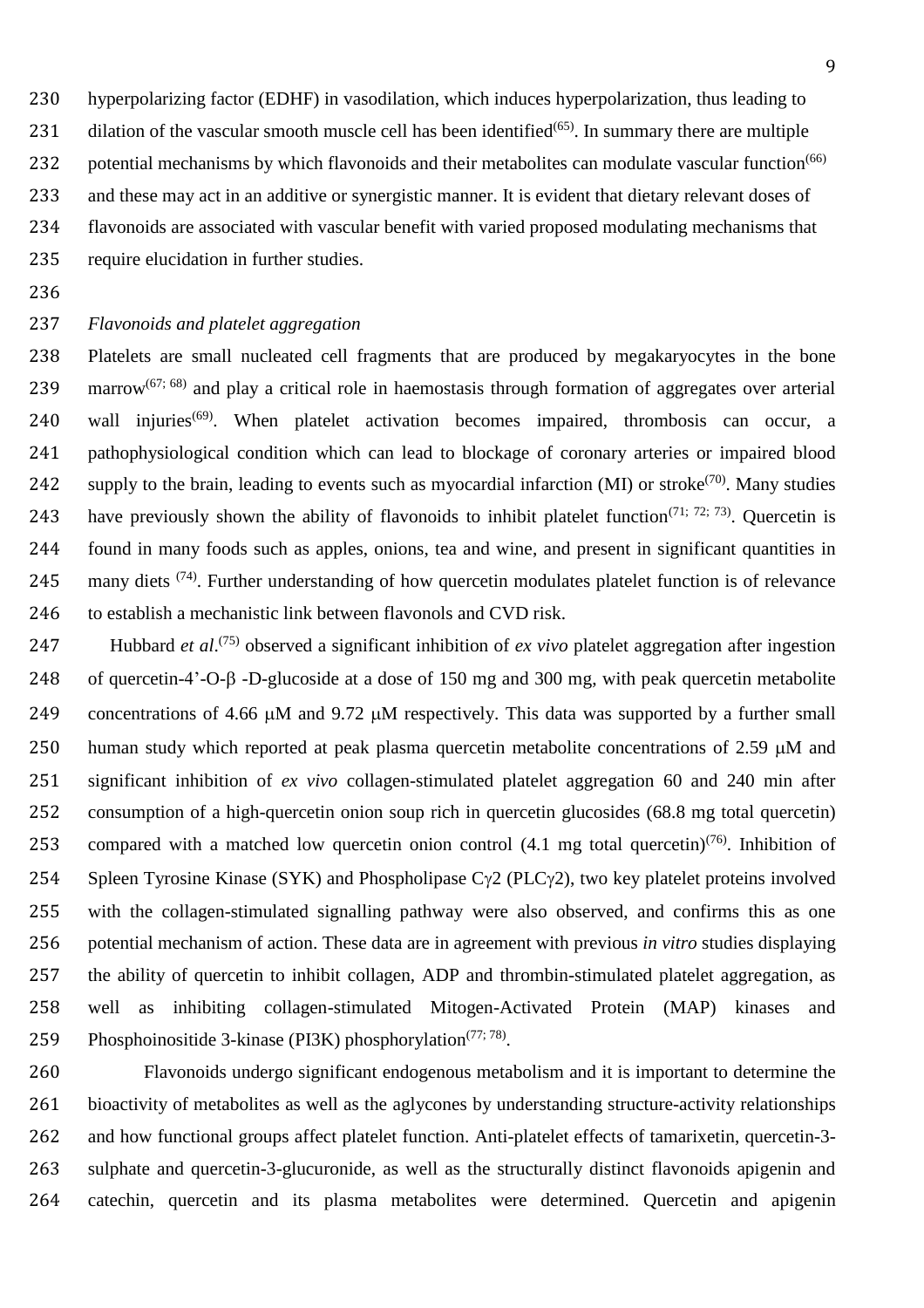significantly inhibited collagen-stimulated platelet aggregation and 5-HT secretion with similar 266 potency, and  $logIC_{50}$  values for inhibition of aggregation of -5.17 ( $\pm 0.04$ ) and -5.31 ( $\pm 0.04$ ), 267 respectively<sup>(79)</sup>. Flavones (such as apigenin) are characterized by a non-hydroxylated C-ring, whereas the C-ring of flavonols (e.g. quercetin) contain a C-3 hydroxyl group **(Figure 1).** Catechin was less effective, with an inhibitory potency two orders of magnitude lower than quercetin, suggesting that *in vivo*, metabolites of quercetin and apigenin may be more relevant in the inhibition of platelet function. Flavan-3-ols such as catechin possess a non-planar, C-3 hydroxylated C ring, which is not substituted with a C-4 carbonyl group (as is found in flavonols). Quercetin-3-sulphate and tamarixetin (a methylated quercetin metabolite) were less potent than quercetin, with a reduction from high to moderate potency upon addition of a C-4' methyl or C-3'-sulphate group, 275 but at concentrations above 20  $\mu$ M, all achieved substantial inhibition of platelet aggregation and 5- HT release. Quercetin-3-glucuronide caused much lower levels of inhibition, providing evidence for reduced potency upon glucuronidation of the C ring. Jasuja *et. al* have shown quercetin-3- glucuronide to potently inhibit protein disulphide isomerase (PDI), an oxidoreductase important in 279 thrombus formation<sup>(80)</sup>. X-ray crystallographic analyses of flavonoid-kinase complexes have shown 280 that flavonoid ring systems and the hydroxyl groups are important features for kinase binding  $(81)$   $(82)$  supporting the evidence for structure-specific effects on platelet function. Taken together, this evidence shows the importance of understanding the structural differences of flavonoids, and how specific functional groups on polyphenols can lead to enhanced or reduced effects in different stages of haemostasis and thrombosis. This evidence may also facilitate the design of small-molecular inhibitors and inform specific dietary advice.

 In summary, flavonoids are generally poorly absorbed and substantially metabolised to aid rapid elimination. Many flavonoid subgroups reach the colon in their native state, and are fermented by the microbiota, which produces small phenolic metabolites with potential bioactivity after absorption. CVD risk reduction from high fruit and vegetable intake may be due, in part, to benefits from flavonoid ingestion. In particular, (-)-epicatechin, a key flavanol, has been causally linked with increased arterial endothelial-dependent dilation measured by FMD, with a putative increase in NO bioavailability. Other potential mechanisms of action include modulation of NADPH oxidase activity and reduction of NO degradation. Furthermore, flavonoids, particularly quercetin and its metabolites, reduce *in vitro* and *ex vivo* platelet function, possibly via inhibiting phosphorylation in cell signalling cascades. Further research will be required to determine the biological effects of flavonoid subgroups in vivo, and the minimal effective dose of these compounds before it is possible to make any specific dietary recommendations.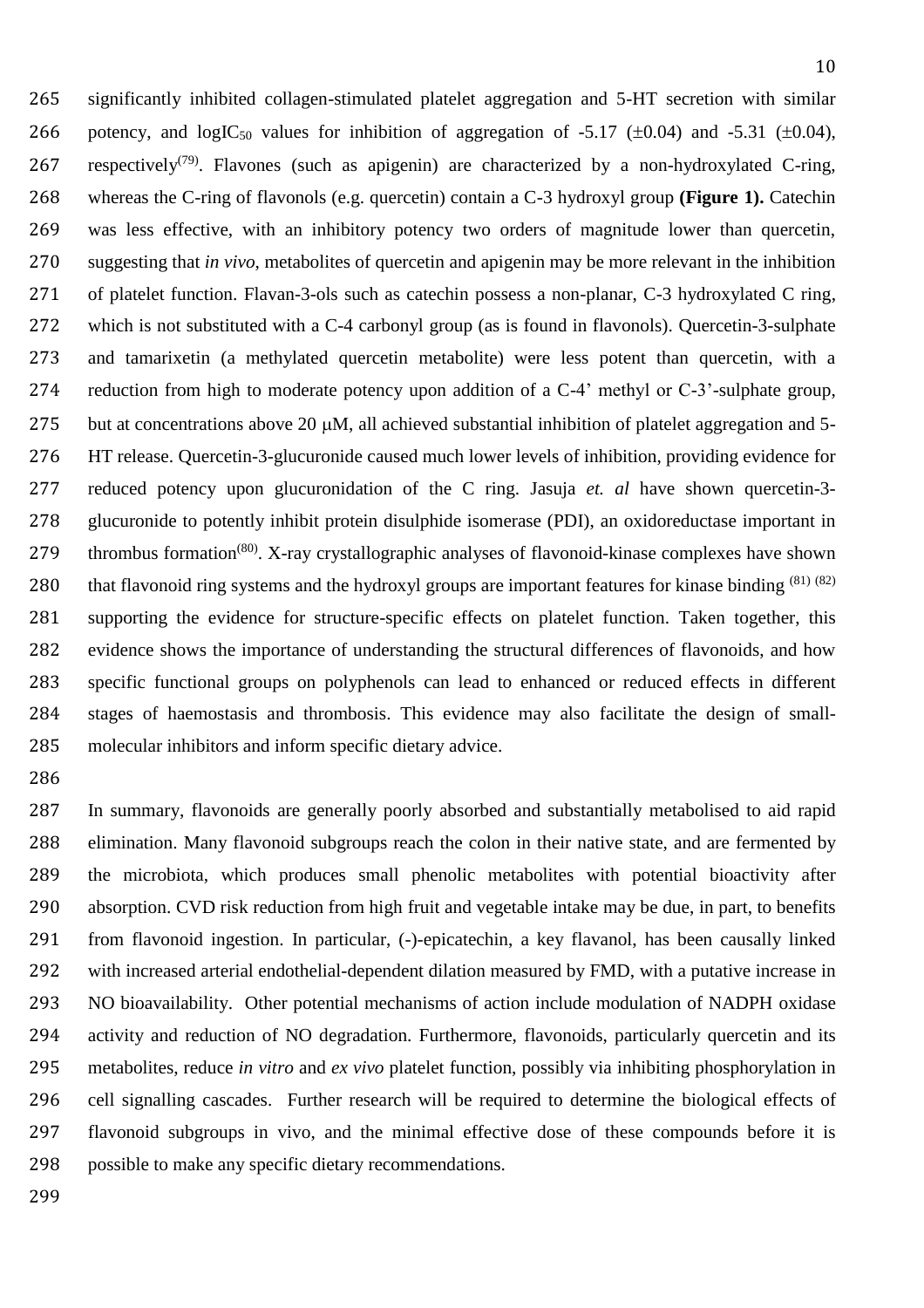#### **Inorganic nitrate and nitrite**

 Inorganic nitrate and nitrite were previously considered largely inactive by products of the oxidation of NO endogenously. However, emerging evidence suggest these anions are important storage forms of NO, which can be reduced to bioactive NO under certain conditions. Nitrate is particularly abundant in vegetables such as beetroot and green leafy varieties (spinach, lettuce, rocket) where it is absorbed from the soil and transported to the leaf where it accumulates. Nitrate is important for plant function and is the main growth-limiting factor. In UK diets, estimates from 1997 suggest that the average nitrate intake is approximately 52 mg/day, with vegetables being the main source of nitrate, contributing around 70 % of daily intakes with the remaining nitrate derived 310 from drinking water $^{(83)}$ .

 The consumption of inorganic nitrate either from dietary or supplemental sources have been shown to exert a number of important vascular effects such as blood pressure lowering, protection against ischemia-reperfusion injury, inhibiting platelet aggregation, preserving or improving 314 endothelial dysfunction and enhancing exercise performance<sup> $(84)$ </sup>.

#### *The nitrate-nitrite-NO pathway*

 The continuous generation of NO from L-arginine by the enzymatic action of eNOS in the presence of oxygen within endothelial cells is important for maintenance of vascular homeostasis. Indeed reduced production or bioavailability of NO is associated with a number of cardiovascular and 320 metabolic disorders<sup> $(85)$ </sup>. The nitrate-nitrite-NO pathway is a NOS and oxygen independent pathway for the generation of bioactive NO, and is an important alternative pathway for NO production, 322 particularly during periods of hypoxia<sup>(86)</sup>. Ingested nitrate, obtained mainly from green leafy vegetables and beetroot, is readily absorbed in the upper part of the gastrointestinal tract where it 324 mixes with NO produced from NOS  $(87)$ .

326 Ingested nitrate peaks after approximately 1 hour<sup>(88)</sup> and remains elevated for up to 5-6 hours post ingestion. The majority of ingested nitrate (65-75 %) is excreted in urine with a very small 328 proportion of nitrate  $(1\%)$  reaching the large bowl, which is excreted in the faeces<sup>(89)</sup>. The remaining nitrate is reabsorbed by the salivary glands and concentrated up to 20-fold, reaching 330 concentrations of 10 mM in the saliva<sup>(90)</sup>. Salivary nitrate is converted to nitrite via a two-electron reduction, a reaction that mammalian cells are unable to perform, during anaerobic respiration by 332 nitrate reductases produced by facultative and obligate anaerobic commensal oral bacteria<sup>(86; 91)</sup>. The importance of oral bacteria in the nitrate-nitrite-NO pathway has been demonstrated in a 334 number of studies<sup>(88; 92; 93)</sup>. When the nitrite rich saliva reaches the acidic environment of the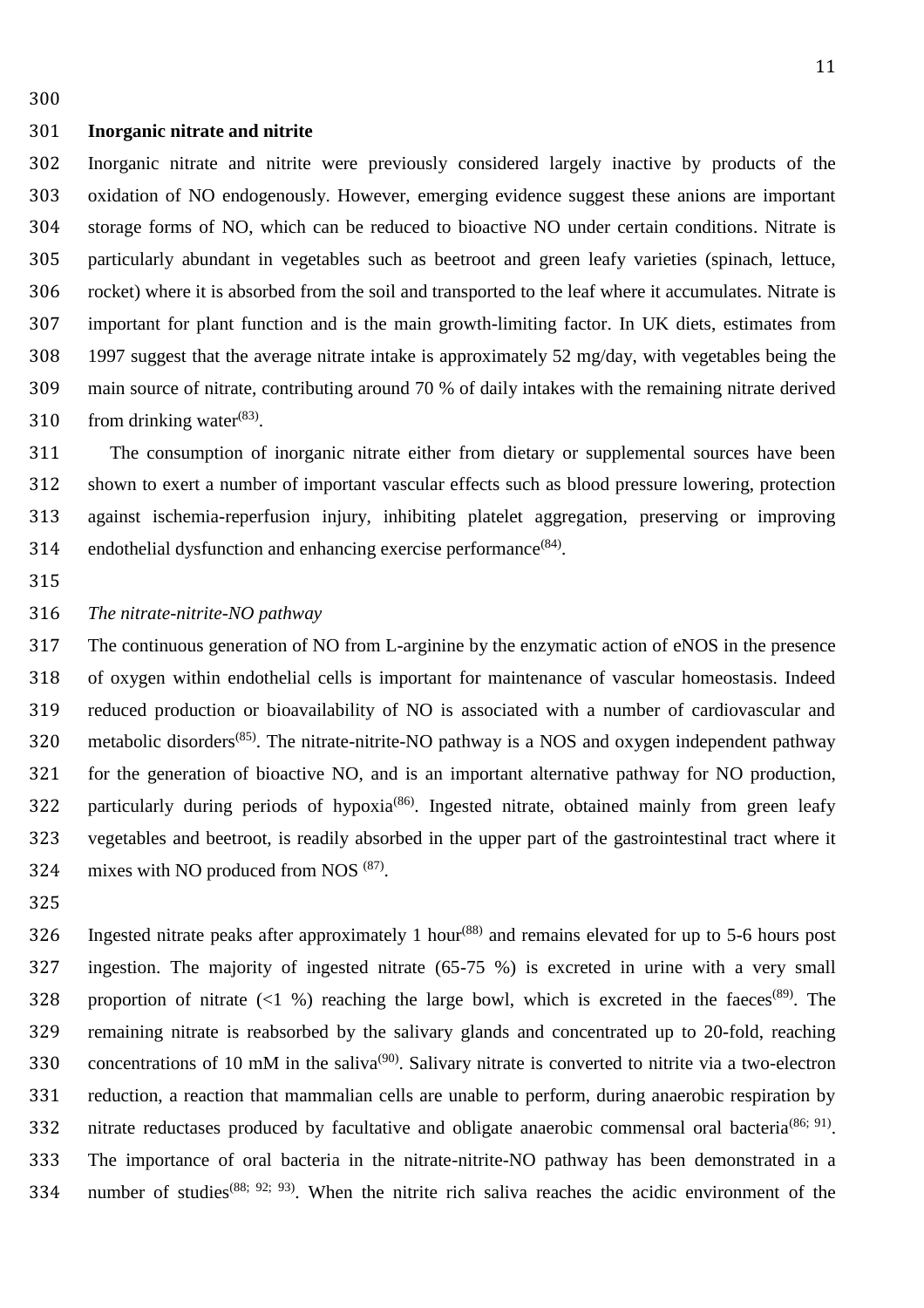- stomach some of it reacts to form nitrous acid, which further decomposes to NO and other reactive 336 nitrogen oxides<sup>(94)</sup>. The remaining nitrite (approximately 95 %) is absorbed into the circulation<sup>(95)</sup> where it forms NO via the action of a number of different nitrite reductases, which have selective 338 activity under oxygen/hypoxic/ischaemic conditions. These include haemoglobin<sup>(96)</sup>, myoglobin<sup>(97)</sup>, 339 cytoglobin and neuroglobin<sup>(98)</sup>, xanthine oxidoreductase<sup>(99)</sup>, aldehyde oxidase<sup>(100)</sup>, aldehyde 340 dehydrogenase type  $2^{(101)}$ , eNOS<sup>(99)</sup>, cytochrome P450<sup>(102)</sup> and the mitochondrial electron transport chain<sup>(103)</sup>. It is likely that the majority of the cardioprotective effects observed from dietary nitrate consumption are via the conversion of nitrite to NO in blood and tissues.
- 

## **Vascular effects of dietary nitrate and nitrite**

 Beneficial effects of nitrate consumption on vascular related function was first identified by Larsen *et al.*<sup>(104)</sup>, who showed that supplementation of healthy humans for three days with sodium nitrate reduced blood pressure. Since then, a number of studies have shown that dietary nitrate-rich vegetable sources such as beetroot juice, spinach, rocket and breads also lower blood pressure and 349 vascular function in healthy subjects<sup> $(88; 105; 106; 107)$ </sup>.

# *Endothelial dysfunction*

 A hallmark of endothelial dysfunction is the reduced bioavailability of NO, either through reduced eNOS activity or expression, or via increased NO consumption by free radicals and reactive oxygen species(108) as discussed above. It has been shown that consumption of 500 mL beetroot juice containing 23 mmol nitrate reversed the deleterious effects of a mild ischaemia-reperfusion injury to the forearms of healthy subjects and preserved the FMD response, whereas the response was 357 reduced by 60 % in the control subjects<sup>(88; 93)</sup>. Hobbs *et al*.<sup>(105)</sup> found that consumption of bread enriched with beetroot increased endothelium-independent blood flow in healthy subjects measured by LDI. In healthy overweight and slightly obese subjects consumption of 140 mL beetroot juice (500 mg nitrate) or control alongside a mixed meal (57 g fat) attenuated postprandial impairment of FMD<sup>(109)</sup>. More recently daily consumption of dietary nitrate in the form of beetroot juice over a 6- week period resulted in a 1.1 % increase in the FMD response compared with a 0.3 % worsening in 363 the control group <sup>(110)</sup>. However, not all studies have found a beneficial effect of dietary nitrate on endothelial function, with no effects of 250 mL beetroot juice (7.5 mmol nitrate) on FMD response 365 in patients with type 2 diabetes  $(111)$ . Furthermore, supplemental potassium nitrate consumption (8) mmol nitrate) did not affect FMD response in healthy subjects, although a significant reduction (0.3 m/s) in pulse wave velocity and SBP (4 mm Hg) at 3 h compared with the potassium chloride control was reported. This suggests that although inorganic nitrate did not alter endothelial function, it did appear to increase blood flow in combination with reductions in BP.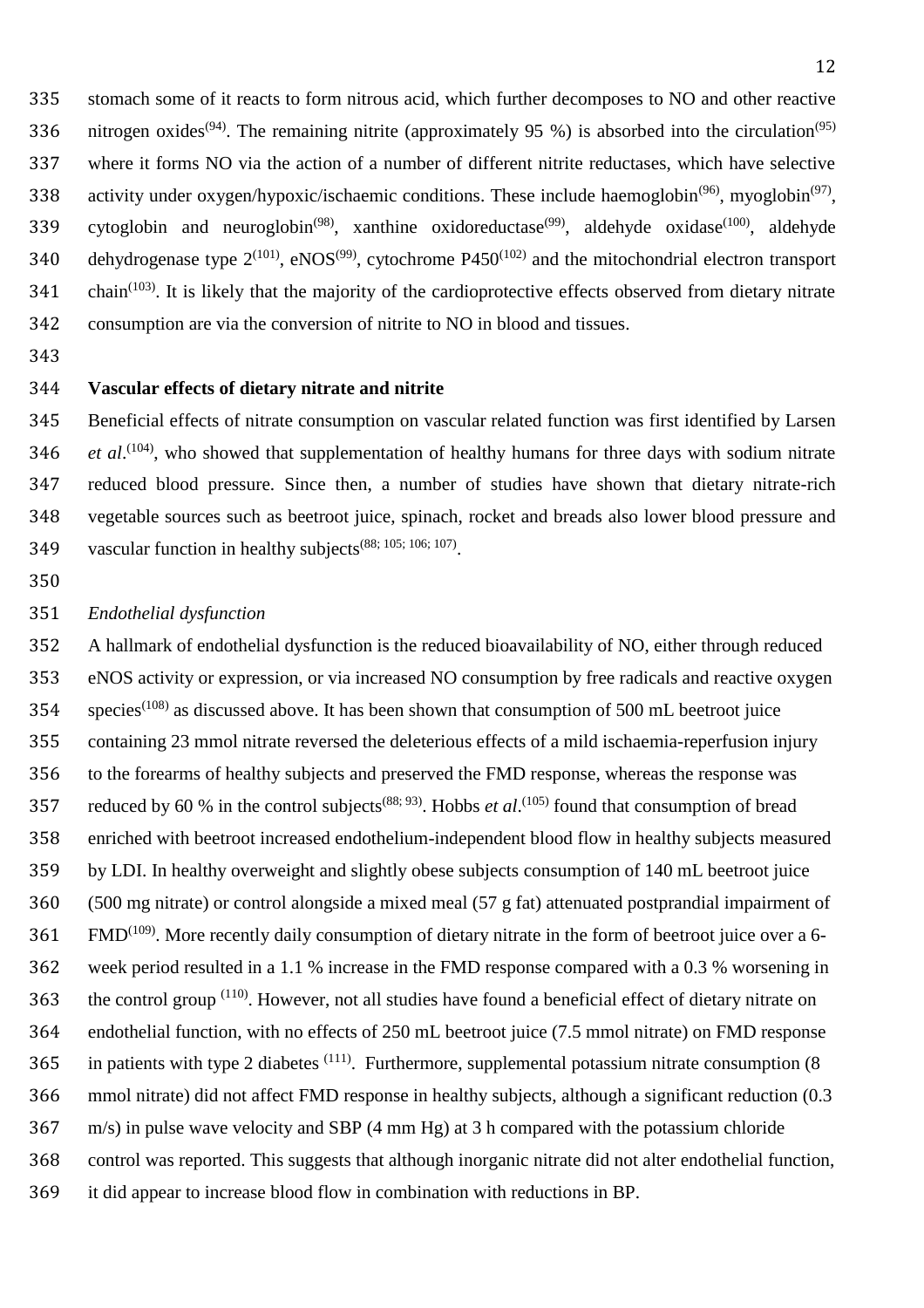Organic and inorganic nitrate/nitrites are both effective in vascular health, yet it has been proposed that inorganic dietary nitrate may be a more appropriate choice for vascular modulation than 373 organic nitrate supplements<sup> $(112)$ </sup>. The enterosalivary circulation is key for the effects of inorganic nitrate and prevents a sudden effect, or toxic circulating concentrations of nitrite, in addition to prolonging the vascular effects. In contrast, supplemental organic nitrate, which does not require the enterosalivary circulation for absorption, has rapid pharmacodynamic responses, causing potent acute effects, immediate vasodilation, and in chronic use considerably limited by the development of tolerance and endothelial dysfunction. The more subtle and controlled effects of inorganic nitrate may compensate for diminished endothelial function, and also has no reported tolerance. Therefore, with the increasing recognition of the limitations of organic nitrate supplementation, and continuing discovery of beneficial effects of inorganic nitrate/nitrite, dietary inorganic forms may prove to be 382 the optimum strategy for vascular health<sup> $(112)$ </sup>.

# *eNOS Glu298Asp polymorphism and nitrate interactions*

 Variation in response to nitrates could be due to genetic polymorphisms. Healthy men retrospectively genotyped for the Glu298Asp polymorphism (7 GG and 7 T carriers), showed a differential postprandial BP response after consumption of beetroot-enriched bread compared with the control bread. A significantly lower DBP in the T carriers was observed with a concomitant tendency for higher plasma NOx concentration. Despite the small study size these data suggests that 390 carriers of the T allele, which limits endogenous NO production from endothelial eNOS  $(113)$ , were more responsive to dietary nitrate. Cross-talk between NOS-dependent pathway and the nitrate- nitrite-NO pathway in control of vascular NO homeostasis could be a possible explanation for these 393 observations  $(114)$ , although future suitably powered studies are needed to confirm these findings. This nutrient-gene interaction is in contrast to that demonstrated for the same eNOS polymorphism and dietary flavonoids (described above), and confirms the differential proposed mechanisms by which flavonoids and nitrates impact on NO availability and vascular function.

#### *Blood pressure*

 Dietary nitrate has been shown to reduced SBP and/or DBP, and increase circulating nitrate/nitrite 400 (see review<sup>(115)</sup>). These findings are supported by more recent acute and chronic studies conducted in healthy younger populations (Table 1). A recent meta-analysis of four randomised clinical trials in older adults (55-76 y) revealed that consumption of beetroot juice did not have a significant effect on blood pressure. However, consumption of beetroot juice containing 9.6 mmol/d for 3 days  $(116)$ , or 4.8-6.4 mmol nitrate/L for three weeks  $(117)$  by older adults (60-70 y) significantly lowered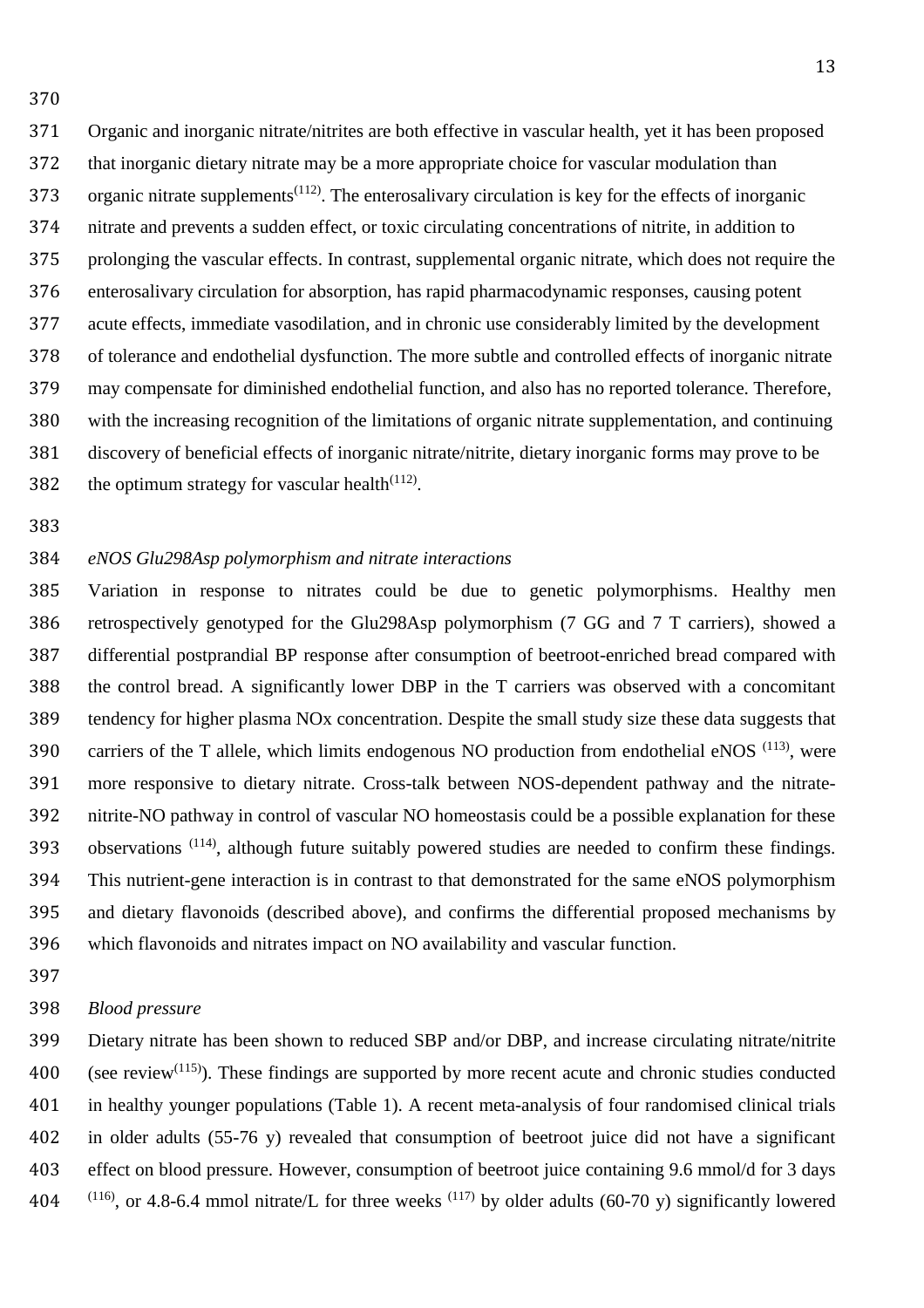resting SBP by 5 mmHg and 7.3 mmHg respectively, compared with control. These inconsistent findings highlight the need for further studies to determine effects in older population groups.

 It was concluded from data collated from eight studies conducted in patient groups that dietary nitrate may help to reduce blood pressure in hypertensive subjects, but not in patients with type 2 409 diabetes, although only one study could be found in the latter population group<sup> $(118)$ </sup>. Furthermore, 410 minimal effects were reported in obese insulin resistant individuals <sup>(119)</sup>, and those with chronic obstructive pulmonary disease despite relatively high doses of dietary nitrate (13.5 mmol/d and 9.6 412 mmol/d, respectively), although the intervention period was limited  $(2-3 \text{ days})^{(120; 121)}$ . In contrast consumption of beetroot juice (7.6 mmol/d) by 15 individuals with chronic obstructive pulmonary 414 disease significantly lowered DBP by 8.2 mmHg  $(P=0.019)$  <sup>(122)</sup>. Additional studies are required to confirm these findings.

## *Platelet aggregation*

 Dietary and supplemental nitrate have been reported to significantly reduce platelet aggregation in 419 healthy individuals (88; 110; 123). However, a lack of effect was observed in women from one study. A proposed explanation for this gender difference was reduced soluble guanylyl cyclase (sGC) 421 activity  $(123)$ , a hypothesis supported by studies in mice $(124; 125)$ , although further conformational studies are required.

# *Metabolic function*

 The consumption of sodium nitrate by eNOS deficient mice reversed features of the metabolic syndrome including improvements in blood pressure, bodyweight, abdominal fat accumulation, 427 circulating TAG levels and glucose homeostasis<sup> $(126)$ </sup>. The improvements in glucose homeostasis by 428 inorganic nitrate have been shown in a number of other mouse studies<sup>(127; 128; 129; 130)</sup>. For example, 429 Khalifi *et al*.<sup>(130)</sup> examined the effects of dietary nitrate in glucose tolerance and lipid profile in type 430 2 diabetic rats, and found that supplementation of drinking water with 100 mg/L sodium nitrate prevented an increase in systolic blood pressure and serum glucose, improved glucose tolerance and restored dyslipidaemia in an animal model of hyperglycaemia. A possible mechanism for the beneficial effects of nitrate on glucose homeostasis may be the nitrite-mediated induction of 434 GLUT4 translocation<sup>(131)</sup>, which enhances cellular uptake of glucose. More recent data has also shown that dietary nitrate may increase browning of white adipose tissue, which may have 436 antiobesity and antidiabetic effects<sup> $(132)$ </sup>. Yet there are few studies that have investigated the effects 437 of dietary nitrate on glucose homeostasis in humans. Gilchrist *et al*.<sup>(111)</sup> found that consumption if 250 mL beetroot juice (7.5 mmol nitrate) for two weeks by individuals with type 2 diabetes increased plasma nitrate and nitrite concentrations, but did not improve insulin sensitivity measured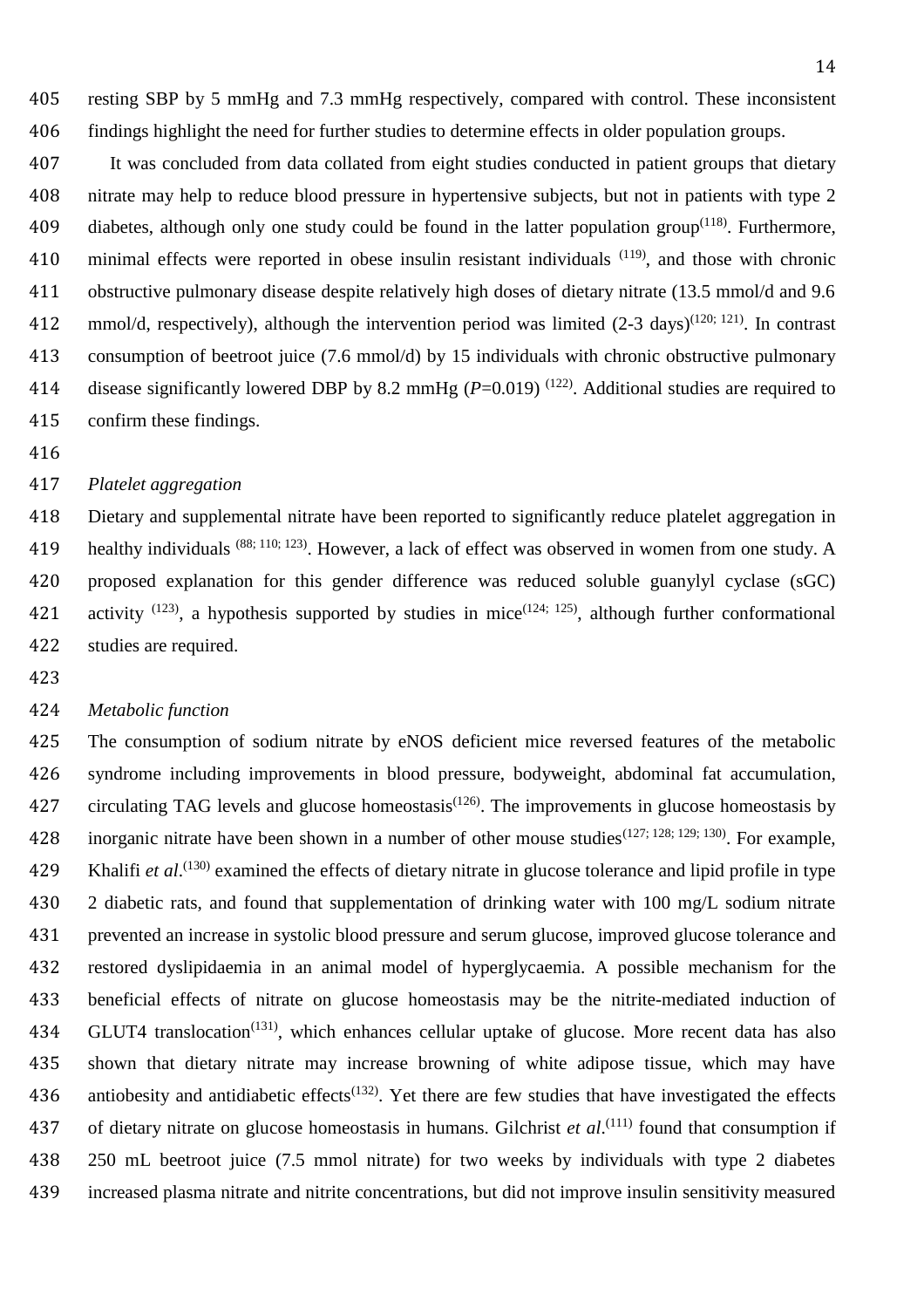440 by the hyperinsulinaemic isoglycaemic clamp method. In support of this Cermark *et al*.<sup>(133)</sup> found that acute ingestion of sodium nitrate (0.15 mmol nitrate per kg bodyweight) did not attenuate the postprandial rise in plasma glucose or insulin following an oral glucose tolerance test in individuals with type 2 diabetes.

 In summary, organic nitrate is now considered to have important benefits on vascular health. While these benefits include the lowering of postprandial and longer-term blood pressure in healthy groups, limited data in patient groups prevents the wider translation of these findings. Nitrate-rich foods have some reported benefits on measures of vascular function, with mechanistic links to increasing endothelial-independent NO availability through the reduction of nitrate to nitrite, and NO. The importance of the entero-salivary circulation and reduction of nitrate to nitrite by oral microbiota is essential for the functional effects of dietary nitrate. Evidence for the more controlled and sustained physiological effects of dietary nitrates on vascular health has prompted consideration of their potential advantage over the rapid effects of nitrate supplements. Further research is required to determine the lowest effective dose and specific mechanisms of action, particularly in patients with hypertension and cardiometabolic disease.

#### **Interactions of nitrate-nitrite with flavonoids**

 Dietary flavonoids and nitrate affect vascular health by different mechanisms. Flavonoids are proposed to modulate endothelial-dependent NO release, and nitrates impact on NO production from nitrite intermediate and it is possible that their combined consumption may result in additive or synergistic vascular responses. Furthermore formation of NO and other reactive nitrogen species in the stomach is enhanced by increasing nitrite concentrations, lower stomach pH and the presence 463 of vitamin C or polyphenols<sup>(134; 135; 136)</sup>. Bondonno *et al*.<sup>(106)</sup> investigated the independent and additive effects of consumption of flavonoid-rich apples and nitrate-rich spinach. They found that the combination of nitrate and flavonoids did not result in additive effects on NO status, endothelial function or blood pressure, although independent effects of flavonoid-rich apples and nitrate-rich 467 spinach on these outcomes were reported. More recently, Rodriguez-Mateos *et al*.<sup>(137)</sup> investigated interactions between cocoa flavanols and nitrate, and demonstrated additive effects on FMD response when cocoa flavanols and nitrate were consumed at low doses in combination. In addition, cocoa flavonoids enhanced nitrate related gastric NO formation, supporting previous studies and suggests nutrient-nutrient interactions may modulate vascular function. Thus there is some evidence to suggest that nitrates and flavonoids, when consumed in combination, may exert additive effects on cardiovascular health, but due to the extremely limited data, confirmatory studies are required.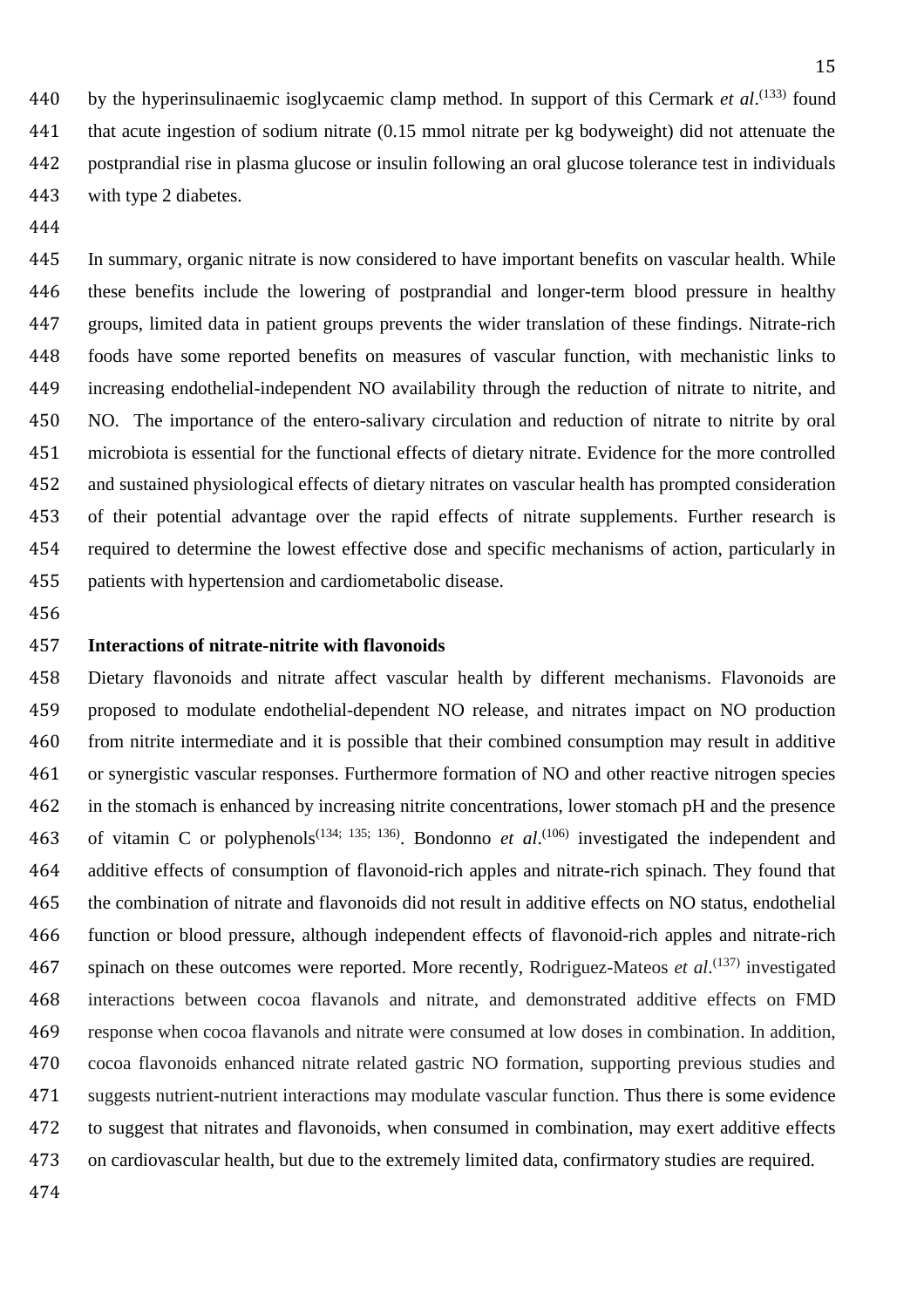#### **Conclusions**

 There is an increasing body of evidence to suggest that dietary flavonoids, particularly flavonols and anthocyanidins, improve vascular function and lower blood pressure at doses achievable in diets that are high in foods such as fruits, vegetables, cocoa and teas. The potential mechanisms of actions are not fully understood, although increased NO availability via endothelial-dependent mechanisms have been proposed as a key modulator. Cell signalling-mediated mechanisms are also important in both platelet and vascular function. Dietary inorganic nitrates are also dietary modulators of vascular health, primarily through the formation of NO via the nitrate-nitrite-NO pathway. Promising effects of inorganic nitrate consumption on blood pressure in healthy, hypertensive and other patient groups have been identified, although many of the current studies are limited in power and design, particularly those in specific patient groups. It is recognised that greater potential benefit may be gained from dietary nitrates compared with organic supplements, with the latter causing an immediate and severe reduction in blood pressure and endothelial dysfunction. Research is required to determine whether dietary nitrates can be used in combination with hypotensive therapy which may reduce or eliminate the requirement for medication and the associated side-effects. Consumption of diets rich in flavonoids and nitrates may be important in reducing CVD risk and promoting vascular benefit, although results have been inconsistent, and more long-term studies are required to determine dose-dependent effects and the specific mechanisms of action.

- 
- **Acknowledgements**
- 
- **Financial support**
- No financial support.
- 
- **Conflict of interest**
- None.
- 

```
505 Authorship
```
JAL, AS and DAH are sole authors of this manuscript.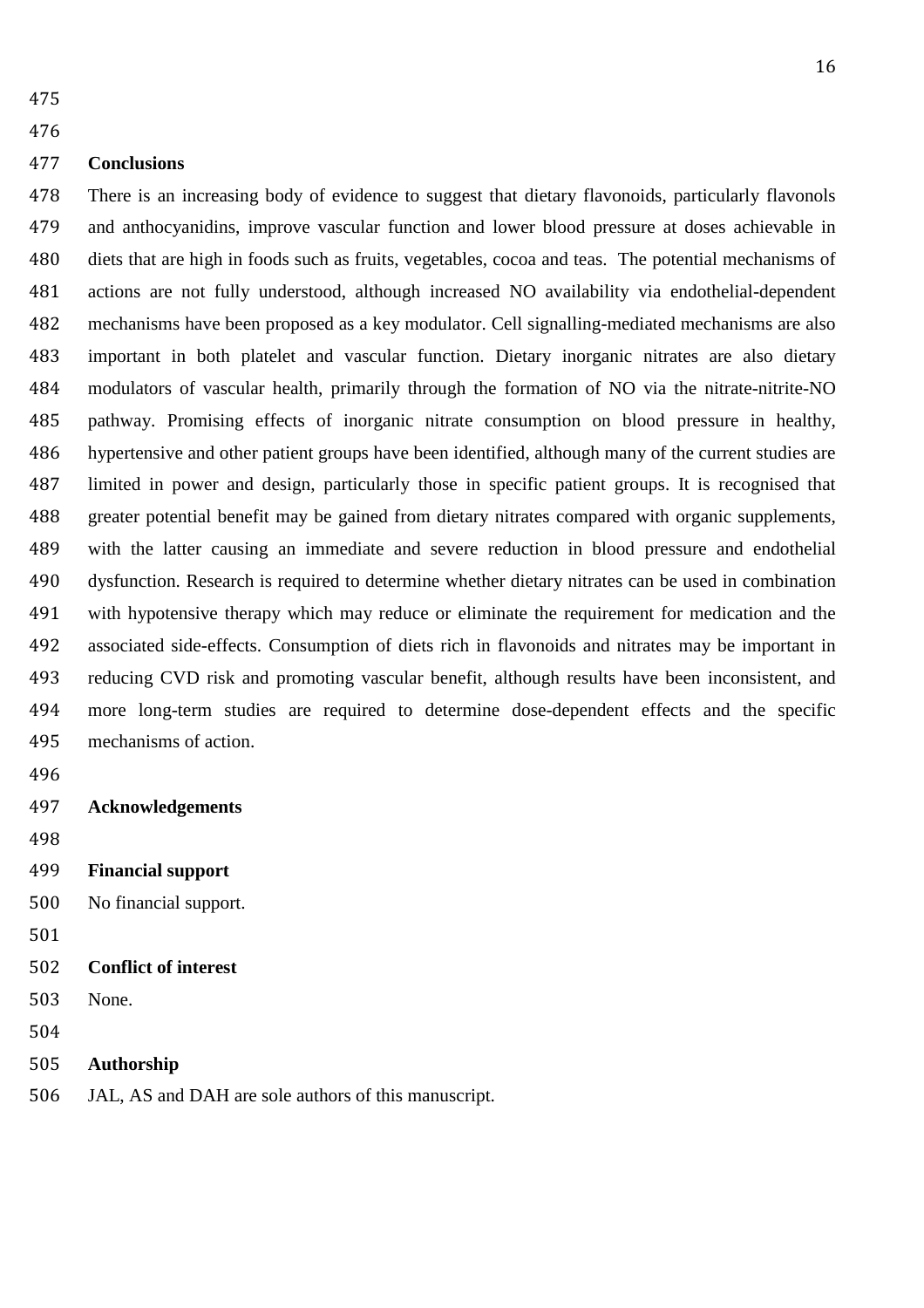## **References**

1. World Health Organization. Global status report on noncommunicable diseases 2014 [Internet]. 2014. Available from: http://apps.who.int/iris/bitstream/10665/148114/1/9789241564854 eng.pdf?ua=1 (accessed on 14 June 2016).

2. Townsend N, Bhatnagar P, Wilkins E, Wickramasinghe K, Rayner M (2015). Cardiovascular disease statistics, 2015. British Heart Foundation: London.

3. Lewington S, Whitlock G, Clarke R *et al.* (2007) Blood cholesterol and vascular mortality by age, sex, and blood pressure: a meta-analysis of individual data from 61 prospective studies with 55,000 vascular deaths. *Lancet* **370**, 1829-1839.

4. Ness AR, Powles JW (1997) Fruit and vegetables, and cardiovascular disease: a review. *Int J Epidemiol* **26**, 1-13.

5. Joshipura KJ, Hu FB, Manson JE *et al.* (2001) The effect of fruit and vegetable intake on risk for coronary heart disease. *Ann Intern Med* **134**, 1106-1114.

6. Crowe FL, Roddam AW, Key TJ *et al.* (2011) Fruit and vegetable intake and mortality from ischaemic heart disease: results from the European Prospective Investigation into Cancer and Nutrition (EPIC)-Heart study. *Eur Heart J* **32**, 1235-1243.

7. Nakamura K, Nagata C, Oba S *et al.* (2008) Fruit and vegetable intake and mortality from cardiovascular disease are inversely associated in Japanese women but not in men. *J Nutr* **138**, 1129-1134.

8. Dauchet L, Amouyel P, Hercberg S *et al.* (2006) Fruit and vegetable consumption and risk of coronary heart disease: a meta-analysis of cohort studies. *J Nutr* **136**, 2588-2593.

9. Bazzano LA, He J, Ogden LG *et al.* (2002) Fruit and vegetable intake and risk of cardiovascular disease in US adults: the first National Health and Nutrition Examination Survey Epidemiologic Follow-up Study. *The American journal of clinical nutrition* **76**, 93-99.

10. Joshipura KJ, Ascherio A, Manson JE *et al.* (1999) Fruit and vegetable intake in relation to risk of ischemic stroke. *Jama* **282**, 1233-1239.

11. Bravo L (1998) Polyphenols: Chemistry, dietary sources, metabolism, and nutritional significance. *Nutrition Reviews* **56**, 317-333.

12. Ordidge M, Garcia-Macias P, Battey NH *et al.* (2012) Development of colour and firmness in strawberry crops is UV light sensitive, but colour is not a good predictor of several quality parameters. *Journal of the Science of Food and Agriculture* **92**, 1597-1604.

13. Leonarduzzi G, Testa G, Sottero B *et al.* (2010) Design and Development of Nanovehicle-Based Delivery Systems for Preventive or Therapeutic Supplementation with Flavonoids. *Current medicinal chemistry* **17**, 74-95.

14. Day AJ, Canada FJ, Diaz JC *et al.* (2000) Dietary flavonoid and isoflavone glycosides are hydrolysed by the lactase site of lactase phlorizin hydrolase. *Febs Letters* **468**, 166-170.

15. Day AJ, Mellon F, Barron D *et al.* (2001) Human metabolism of dietary flavonoids: Identification of plasma metabolites of quercetin. *Free Radical Research* **35**, 941-952.

16. Johnston KL, Clifford MN, Morgan LM (2003) Coffee acutely modifies gastrointestinal hormone secretion and glucose tolerance in humans: glycemic effects of chlorogenic acid and caffeine. *American Journal of Clinical Nutrition* **78**, 728-733.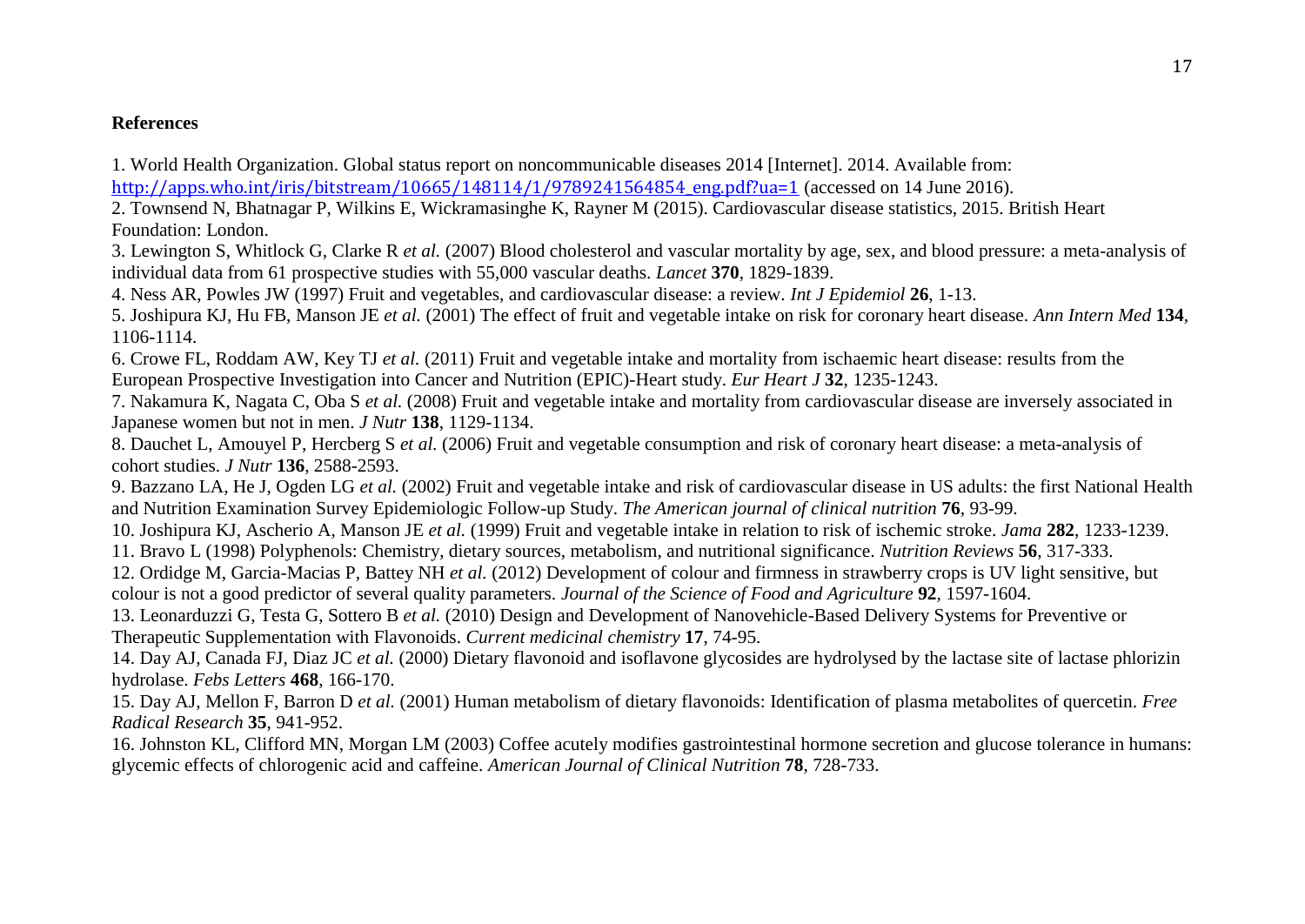17. Manzano S, Williamson G (2010) Polyphenols and phenolic acids from strawberry and apple decrease glucose uptake and transport by human intestinal Caco-2 cells. *Molecular Nutrition & Food Research* **54**, 1773-1780.

18. Donovan JL, Crespy V, Manach C *et al.* (2001) Catechin is metabolized by both the small intestine and liver of rats. *Journal of Nutrition* **131**, 1753-1757.

19. Klinder A, Shen Q, Heppel S *et al.* (2016) Impact of increasing fruit and vegetables and flavonoid intake on the human gut microbiota. *Food & Function* **7**, 1788-1796.

20. Koutsos A, Tuohy KM, Lovegrove JA (2015) Apples and cardiovascular health--is the gut microbiota a core consideration? *Nutrients* **7**, 3959-3998.

21. Jaganath IB, Mullen W, Edwards CA *et al.* (2006) The relative contribution of the small and large intestine to the absorption and metabolism of rutin in man. *Free Radical Research* **40**, 1035-1046.

22. Del Rio D, Rodriguez-Mateos A, Spencer JPE *et al.* (2013) Dietary (Poly)phenolics in Human Health: Structures, Bioavailability, and Evidence of Protective Effects Against Chronic Diseases. *Antioxidants & Redox Signaling* **18**, 1818-1892.

23. de Ferrars RM, Czank C, Zhang Q *et al.* (2014) The pharmacokinetics of anthocyanins and their metabolites in humans. *British Journal of Pharmacology* **171**, 3268-3282.

24. Dauchet L, Amouyel P, Dallongeville J (2005) Fruit and vegetable consumption and risk of stroke - A meta-analysis of cohort studies. *Neurology* **65**, 1193-1197.

25. Hu FB, Willett WC (2002) Optimal diets for prevention of coronary heart disease. *Jama-Journal of the American Medical Association* **288**, 2569-2578.

26. Mink PJ, Scrafford CG, Barraj LM *et al.* (2007) Flavonoid intake and cardiovascular disease mortality: a prospective study in postmenopausal women. *American Journal of Clinical Nutrition* **85**, 895-909.

27. Desch S, Kobler D, Schmidt J *et al.* (2010) Low vs. Higher-Dose Dark Chocolate and Blood Pressure in Cardiovascular High-Risk Patients. *American Journal of Hypertension* **23**, 694-700.

28. Heiss C, Keen CL, Kelm M (2010) Flavanols and cardiovascular disease prevention. *European Heart Journal* **31**, 2583-U2532.

29. Arts ICW, Hollman PCH (2005) Polyphenols and disease risk in epidemiologic studies. *American Journal of Clinical Nutrition* **81**, 317s-325s.

30. Wang ZM, Nie ZL, Zhou B *et al.* (2012) Flavonols intake and the risk of coronary heart disease: a meta-analysis of cohort studies. *Atherosclerosis* **222**, 270-273.

31. Huxley RR, Neil HAW (2003) The relation between dietary flavonol intake and coronary heart disease mortality: a meta-analysis of prospective cohort studies. *European Journal of Clinical Nutrition* **57**, 904-908.

32. Hollman PCH, Geelen A, Kromhout D (2010) Dietary Flavonol Intake May Lower Stroke Risk in Men and Women. *Journal of Nutrition* **140**, 600-604.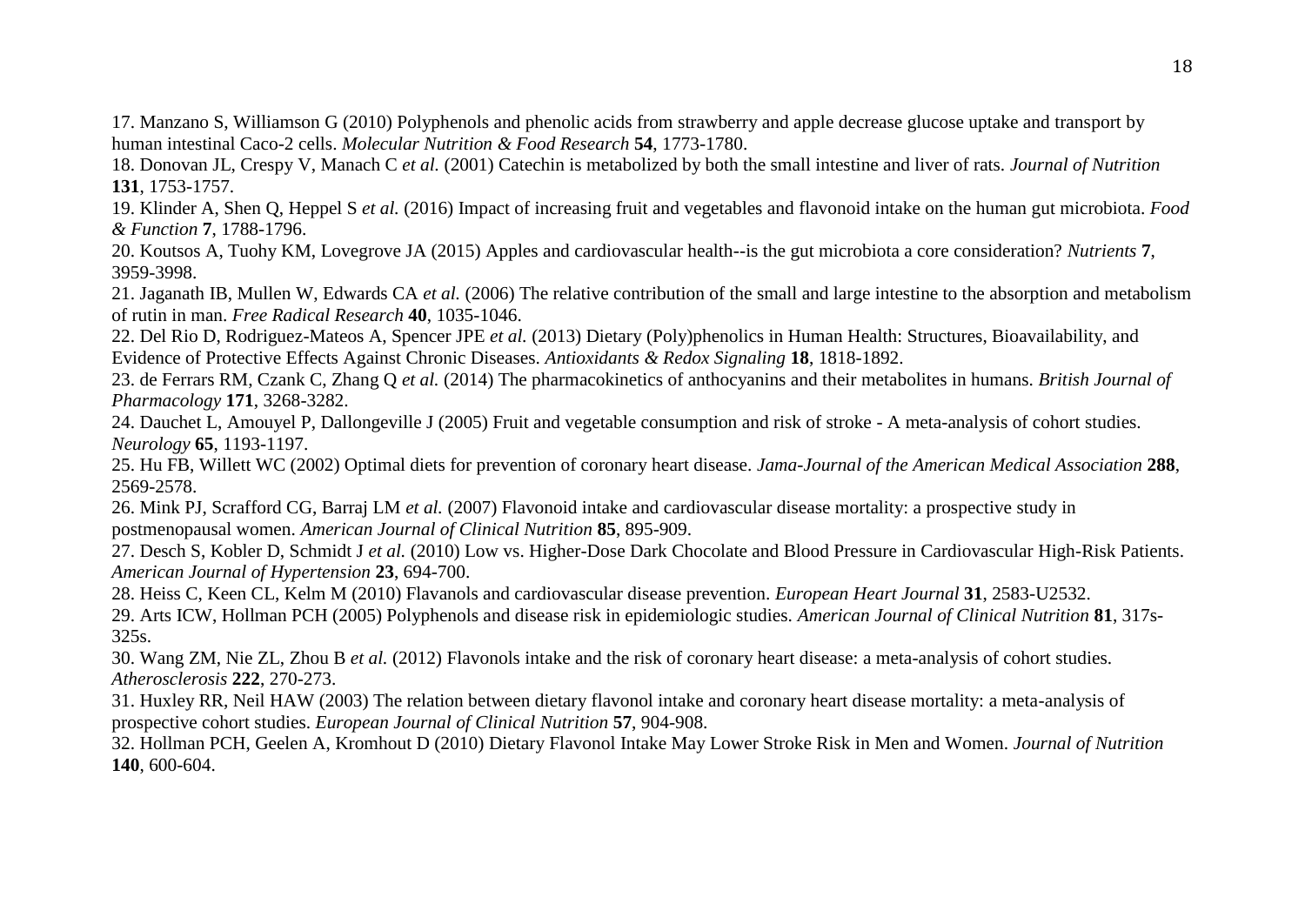33. Wang X, Ouyang YY, Liu J *et al.* (2014) Flavonoid intake and risk of CVD: a systematic review and meta-analysis of prospective cohort studies. *British Journal of Nutrition* **111**, 1-11.

34. Arts IC, Jacobs DR, Jr., Harnack LJ *et al.* (2001) Dietary catechins in relation to coronary heart disease death among postmenopausal women. *Epidemiology* **12**, 668-675.

35. Vita JA, Keaney JF, Jr. (2002) Endothelial function: a barometer for cardiovascular risk? *Circulation* **106**, 640-642.

36. Fung TT, McCullough ML, Newby PK *et al.* (2005) Diet-quality scores and plasma concentrations of markers of inflammation and endothelial dysfunction. *The American journal of clinical nutrition* **82**, 163-173.

37. Meigs JB, Hu FB, Rifai N *et al.* (2004) Biomarkers of endothelial dysfunction and risk of type 2 diabetes mellitus. *Jama* **291**, 1978-1986. 38. Halcox JP, Donald AE, Ellins E *et al.* (2009) Endothelial function predicts progression of carotid intima-media thickness. *Circulation* **119**, 1005-1012.

39. Vita JA (2005) Polyphenols and cardiovascular disease: effects on endothelial and platelet function. *The American journal of clinical nutrition* **81**, 292S-297S.

40. Drexler H, Hornig B (1999) Endothelial dysfunction in human disease. *J Mol Cell Cardiol* **31**, 51-60.

41. Stehouwer CD (1999) Is measurement of endothelial dysfunction clinically useful? *Eur J Clin Invest* **29**, 459-461.

42. Ramsay JE, Ferrell WR, Greer IA *et al.* (2002) Factors critical to iontophoretic assessment of vascular reactivity: implications for clinical studies of endothelial dysfunction. *J Cardiovasc Pharmacol* **39**, 9-17.

43. Chong MFF, Macdonald R, Lovegrove JA (2010) Fruit polyphenols and CVD risk: a review of human intervention studies. *British Journal of Nutrition* **104**, S28-S39.

44. Chong MF, George TW, Alimbetov D *et al.* (2013) Impact of the quantity and flavonoid content of fruits and vegetables on markers of intake in adults with an increased risk of cardiovascular disease: the FLAVURS trial. *European journal of nutrition* **52**, 361-378.

45. Macready AL, George TW, Chong MF *et al.* (2014) Flavonoid-rich fruit and vegetables improve microvascular reactivity and inflammatory status in men at risk of cardiovascular disease--FLAVURS: a randomized controlled trial. *The American journal of clinical nutrition* **99**, 479- 489.

46. Dohadwala MM, Holbrook M, Hamburg NM *et al.* (2011) Effects of cranberry juice consumption on vascular function in patients with coronary artery disease. *American Journal of Clinical Nutrition* **93**, 934-940.

47. Rodriguez-Mateos A, Del Pino-Garcia R, George TW *et al.* (2014) Impact of processing on the bioavailability and vascular effects of blueberry (poly)phenols. *Molecular Nutrition & Food Research* **58**, 1952-1961.

48. Rodriguez-Mateos A, Rendeiro C, Bergillos-Meca T *et al.* (2013) Intake and time dependence of blueberry flavonoid-induced improvements in vascular function: a randomized, controlled, double-blind, crossover intervention study with mechanistic insights into biological activity. *The American journal of clinical nutrition* **98**, 1179-1191.

49. George TW, Waroonphan S, Niwat C *et al.* (2013) Effects of acute consumption of a fruit and vegetable puree-based drink on vasodilation and oxidative status. *Br J Nutr* **109**, 1442-1452.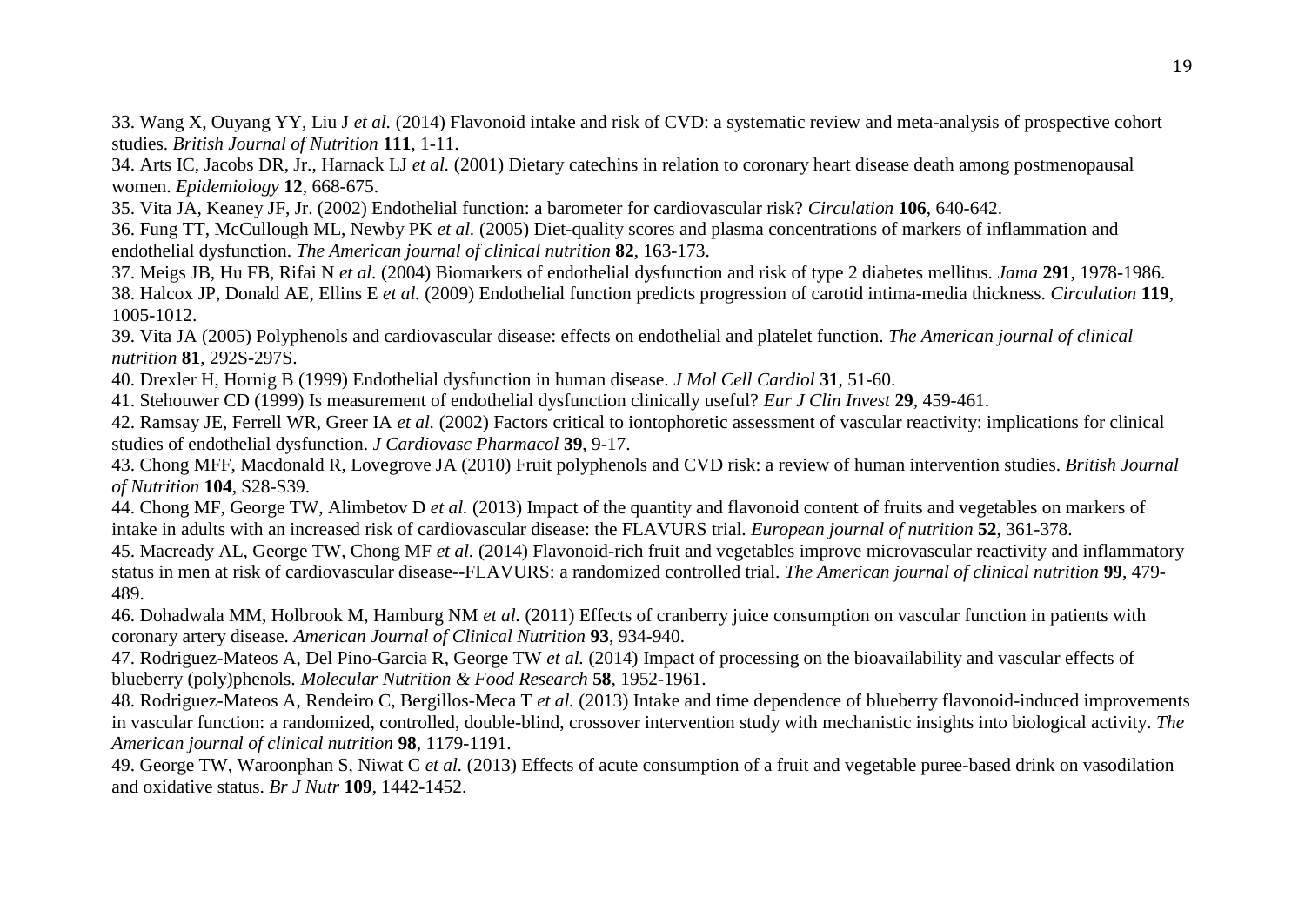50. Hooper L, Kay C, Abdelhamid A *et al.* (2012) Effects of chocolate, cocoa, and flavan-3-ols on cardiovascular health: a systematic review and meta-analysis of randomized trials. *The American journal of clinical nutrition* **95**, 740-751.

51. Heiss C, Dejam A, Kleinbongard P *et al.* (2003) Vascular effects of cocoa rich in flavan-3-ols. *Jama* **290**, 1030-1031.

52. Sansone R, Rodriguez-Mateos A, Heuel J *et al.* (2015) Cocoa flavanol intake improves endothelial function and Framingham Risk Score in healthy men and women: a randomised, controlled, double-masked trial: the Flaviola Health Study. *Br J Nutr* **114**, 1246-1255.

53. Schroeter H, Heiss C, Balzer J *et al.* (2006) (-)-Epicatechin mediates beneficial effects of flavanol-rich cocoa on vascular function in humans. *Proc Natl Acad Sci U S A* **103**, 1024-1029.

54. Ried K, Sullivan TR, Fakler P *et al.* (2012) Effect of cocoa on blood pressure. *Cochrane Db Syst Rev*.

55. Hooper L, Kroon PA, Rimm EB *et al.* (2008) Flavonoids, flavonoid-rich foods, and cardiovascular risk: a meta-analysis of randomized controlled trials. *The American journal of clinical nutrition* **88**, 38-50.

56. Hartley L, Flowers N, Holmes J *et al.* (2013) Green and black tea for the primary prevention of cardiovascular disease. *Cochrane Database Syst Rev*, CD009934.

57. Schroeter H, Heiss C, Spencer JP *et al.* (2010) Recommending flavanols and procyanidins for cardiovascular health: current knowledge and future needs. *Molecular aspects of medicine* **31**, 546-557.

58. Hollman PC, Cassidy A, Comte B *et al.* (2011) The biological relevance of direct antioxidant effects of polyphenols for cardiovascular health in humans is not established. *J Nutr* **141**, 989S-1009S.

59. Almeida Rezende B, Pereira AC, Cortes SF *et al.* (2016) Vascular effects of flavonoids. *Current medicinal chemistry* **23**, 87-102. 60. Hingorani AD, Liang CF, Fatibene J *et al.* (1999) A common variant of the endothelial nitric oxide synthase (Glu298-->Asp) is a major risk factor for coronary artery disease in the UK. *Circulation* **100**, 1515-1520.

61. Tian GX, Zeng XT, Wang XB *et al.* (2013) Association between the endothelial nitric oxide synthase gene Glu298Asp polymorphism and coronary heart disease: a metaanalysis of 39 casecontrol studies. *Mol Med Rep* **7**, 1310-1318.

62. George TW, Waroonphan S, Niwat C *et al.* (2012) The Glu298Asp single nucleotide polymorphism in the endothelial nitric oxide synthase gene differentially affects the vascular response to acute consumption of fruit and vegetable puree based drinks. *Mol Nutr Food Res* **56**, 1014- 1024.

63. Cos P, Ying L, Calomme M *et al.* (1998) Structure-activity relationship and classification of flavonoids as inhibitors of xanthine oxidase and superoxide scavengers. *J Nat Prod* **61**, 71-76.

64. Chen GP, Ye Y, Li L *et al.* (2009) Endothelium-independent vasorelaxant effect of sodium ferulate on rat thoracic aorta. *Life Sci* **84**, 81-88. 65. Ndiaye M, Chataigneau T, Chataigneau M *et al.* (2004) Red wine polyphenols induce EDHF-mediated relaxations in porcine coronary arteries through the redox-sensitive activation of the PI3-kinase/Akt pathway. *Br J Pharmacol* **142**, 1131-1136.

66. Mladenka P, Zatloukalova L, Filipsky T *et al.* (2010) Cardiovascular effects of flavonoids are not caused only by direct antioxidant activity. *Free Radic Biol Med* **49**, 963-975.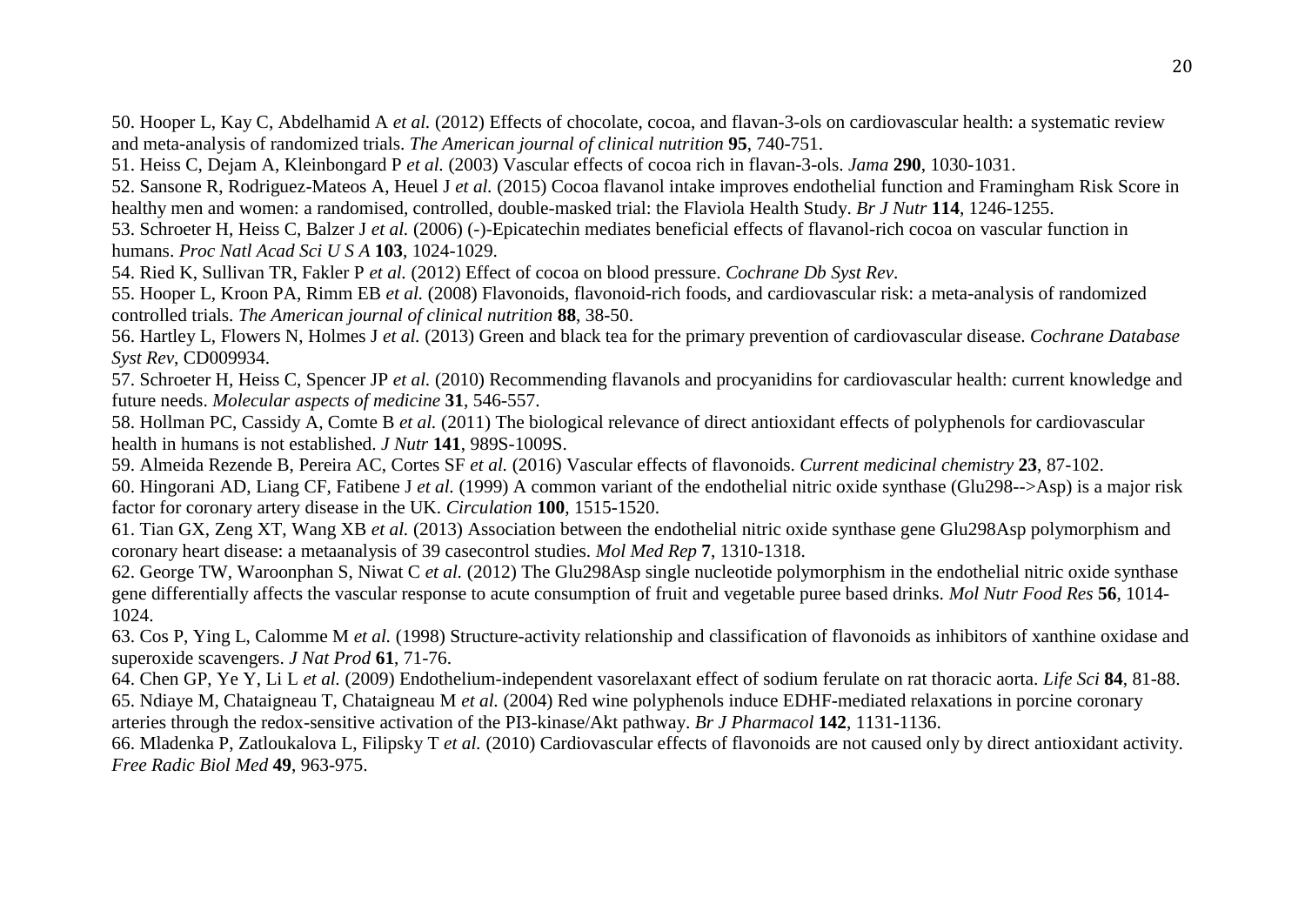67. Italiano JE, Jr., Lecine P, Shivdasani RA *et al.* (1999) Blood platelets are assembled principally at the ends of proplatelet processes produced by differentiated megakaryocytes. *J Cell Biol* **147**, 1299-1312.

68. Patel SR, Hartwig JH, Italiano JE, Jr. (2005) The biogenesis of platelets from megakaryocyte proplatelets. *The Journal of clinical investigation* **115**, 3348-3354.

69. Ruggeri ZM (2002) Platelets in atherothrombosis. *Nat Med* **8**, 1227-1234.

70. Gibbins JM (2004) Platelet adhesion signalling and the regulation of thrombus formation. *J Cell Sci* **117**, 3415-3425.

71. Guerrero JA, Lozano ML, Castillo J *et al.* (2005) Flavonoids inhibit platelet function through binding to the thromboxane A2 receptor. *Journal of thrombosis and haemostasis : JTH* **3**, 369-376.

72. Tzeng SH, Ko WC, Ko FN *et al.* (1991) Inhibition of platelet aggregation by some flavonoids. *Thromb Res* **64**, 91-100.

73. Gadi D, Bnouham M, Aziz M *et al.* (2012) Flavonoids purified from parsley inhibit human blood platelet aggregation and adhesion to collagen under flow. *J Complement Integr Med* **9**, Article 19.

74. Hertog MGL, Hollman PCH, Katan MB (1992) Content of potentially anticarcinogenic flavonoids of 28 vegetables and 9 fruits commonly consumed in the Netherlands. *Journal of Agricultural and Food Chemistry* **40**, 2379-2383.

75. Hubbard GP, Wolffram S, Lovegrove JA *et al.* (2004) Ingestion of quercetin inhibits platelet aggregation and essential components of the collagen-stimulated platelet activation pathway in humans. *Journal of thrombosis and haemostasis : JTH* **2**, 2138-2145.

76. Hubbard GP, Wolffram S, de Vos R *et al.* (2006) Ingestion of onion soup high in quercetin inhibits platelet aggregation and essential components of the collagen-stimulated platelet activation pathway in man: a pilot study. *Br J Nutr* **96**, 482-488.

77. Oh WJ, Endale M, Park SC *et al.* (2012) Dual Roles of Quercetin in Platelets: Phosphoinositide-3-Kinase and MAP Kinases Inhibition, and cAMP-Dependent Vasodilator-Stimulated Phosphoprotein Stimulation. *Evid-Based Compl Alt*.

78. Hubbard GP, Stevens JM, Cicmil M *et al.* (2003) Quercetin inhibits collagen-stimulated platelet activation through inhibition of multiple components of the glycoprotein VI signaling pathway. *Journal of thrombosis and haemostasis : JTH* **1**, 1079-1088.

79. Wright B, Moraes LA, Kemp CF *et al.* (2010) A structural basis for the inhibition of collagen-stimulated platelet function by quercetin and structurally related flavonoids. *Br J Pharmacol* **159**, 1312-1325.

80. Jasuja R, Passam FH, Kennedy DR *et al.* (2012) Protein disulfide isomerase inhibitors constitute a new class of antithrombotic agents. *The Journal of clinical investigation* **122**, 2104-2113.

81. Lu H, Chang DJ, Baratte B *et al.* (2005) Crystal structure of a human cyclin-dependent kinase 6 complex with a flavonol inhibitor, fisetin. *J Med Chem* **48**, 737-743.

82. Wright B, Watson KA, McGuffin LJ *et al.* (2015) GRID and docking analyses reveal a molecular basis for flavonoid inhibition of Src family kinase activity. *J Nutr Biochem* **26**, 1156-1165.

83. Ysart G, Miller P, Barrett G *et al.* (1999) Dietary exposures to nitrate in the UK. *Food Addit Contam* **16**, 521-532.

84. Omar SA, Webb AJ, Lundberg JO *et al.* (2016) Therapeutic effects of inorganic nitrate and nitrite in cardiovascular and metabolic diseases. *J Intern Med* **279**, 315-336.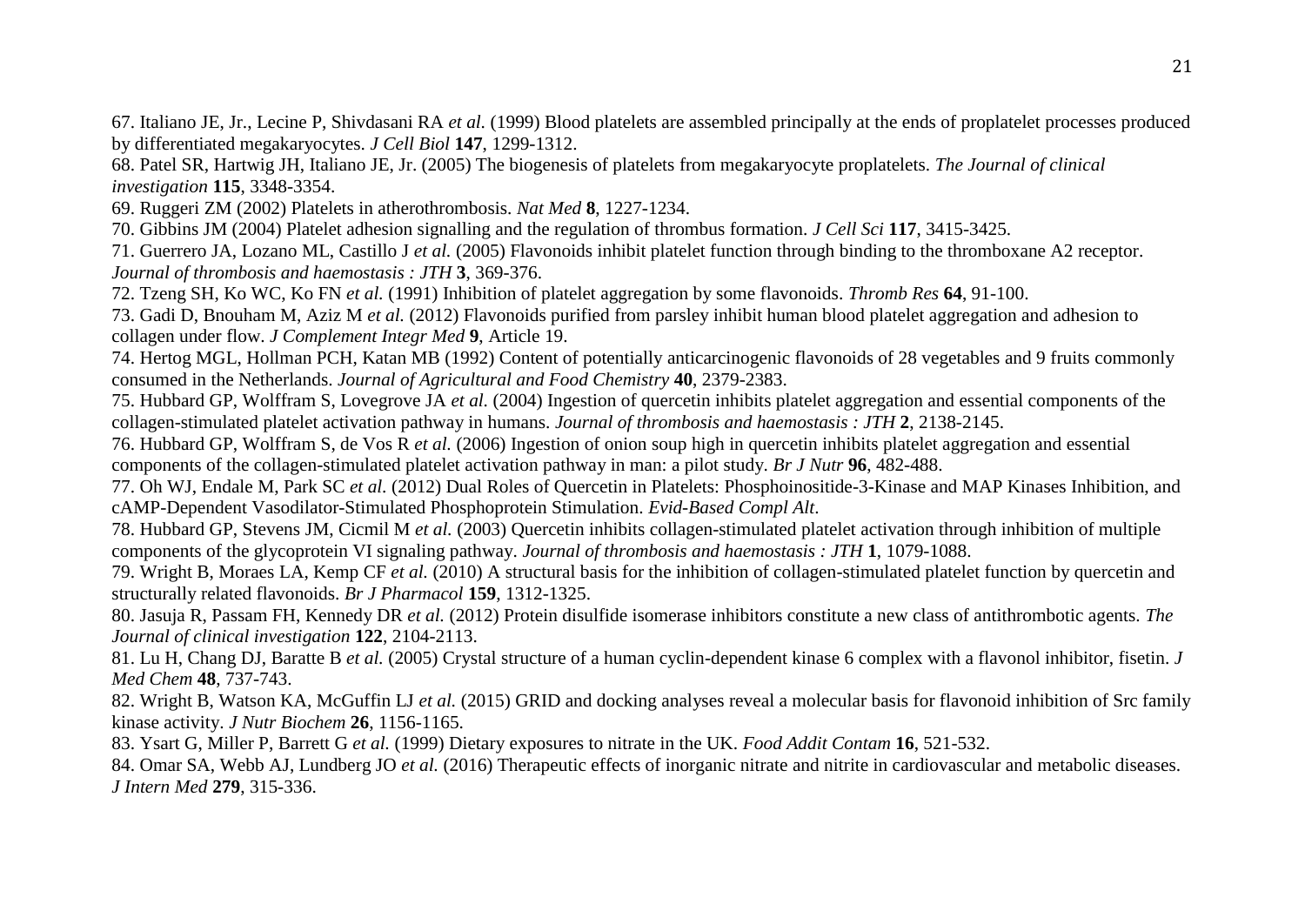85. Cannon RO, 3rd (1998) Role of nitric oxide in cardiovascular disease: focus on the endothelium. *Clin Chem* **44**, 1809-1819.

86. Lundberg JO, Weitzberg E, Cole JA *et al.* (2004) Nitrate, bacteria and human health. *Nat Rev Micro* **2**, 593-602.

87. Wagner DA, Schultz DS, Deen WM *et al.* (1983) Metabolic fate of an oral dose of 15N-labeled nitrate in humans: effect of diet supplementation with ascorbic acid. *Cancer Res* **43**, 1921-1925.

88. Webb AJ, Patel N, Loukogeorgakis S *et al.* (2008) Acute blood pressure lowering, vasoprotective, and antiplatelet properties of dietary nitrate via bioconversion to nitrite. *Hypertension* **51**, 784-790.

89. Bartholomew B, Hill MJ (1984) The pharmacology of dietary nitrate and the origin of urinary nitrate. *Food Chem Toxicol* **22**, 789-795. 90. Lundberg JO, Govoni M (2004) Inorganic nitrate is a possible source for systemic generation of nitric oxide. *Free Radic Biol Med* **37**, 395-

400.

91. Duncan C, Dougall H, Johnston P *et al.* (1995) Chemical generation of nitric oxide in the mouth from the enterosalivary circulation of dietary nitrate. *Nat Med* **1**, 546-551.

92. Petersson J, Carlstrom M, Schreiber O *et al.* (2009) Gastroprotective and blood pressure lowering effects of dietary nitrate are abolished by an antiseptic mouthwash. *Free Radic Biol Med* **46**, 1068-1075.

93. Kapil V, Haydar SM, Pearl V *et al.* (2013) Physiological role for nitrate-reducing oral bacteria in blood pressure control. *Free Radic Biol Med* **55**, 93-100.

94. Benjamin N, O'Driscoll F, Dougall H *et al.* (1994) Stomach NO synthesis. *Nature* **368**, 502.

95. Hunault CC, van Velzen AG, Sips AJ *et al.* (2009) Bioavailability of sodium nitrite from an aqueous solution in healthy adults. *Toxicol Lett* **190**, 48-53.

96. Cosby K, Partovi KS, Crawford JH *et al.* (2003) Nitrite reduction to nitric oxide by deoxyhemoglobin vasodilates the human circulation. *Nat Med* **9**, 1498-1505.

97. Shiva S, Huang Z, Grubina R *et al.* (2007) Deoxymyoglobin is a nitrite reductase that generates nitric oxide and regulates mitochondrial respiration. *Circ Res* **100**, 654-661.

98. Petersen MG, Dewilde S, Fago A (2008) Reactions of ferrous neuroglobin and cytoglobin with nitrite under anaerobic conditions. *J Inorg Biochem* **102**, 1777-1782.

99. Webb AJ, Milsom AB, Rathod KS *et al.* (2008) Mechanisms underlying erythrocyte and endothelial nitrite reduction to nitric oxide in hypoxia: role for xanthine oxidoreductase and endothelial nitric oxide synthase. *Circ Res* **103**, 957-964.

100. Li H, Cui H, Kundu TK *et al.* (2008) Nitric oxide production from nitrite occurs primarily in tissues not in the blood: critical role of xanthine oxidase and aldehyde oxidase. *J Biol Chem* **283**, 17855-17863.

101. Badejo AM, Jr., Hodnette C, Dhaliwal JS *et al.* (2010) Mitochondrial aldehyde dehydrogenase mediates vasodilator responses of glyceryl trinitrate and sodium nitrite in the pulmonary vascular bed of the rat. *Am J Physiol Heart Circ Physiol* **299**, H819-826.

102. Li H, Liu X, Cui H *et al.* (2006) Characterization of the mechanism of cytochrome P450 reductase-cytochrome P450-mediated nitric oxide and nitrosothiol generation from organic nitrates. *J Biol Chem* **281**, 12546-12554.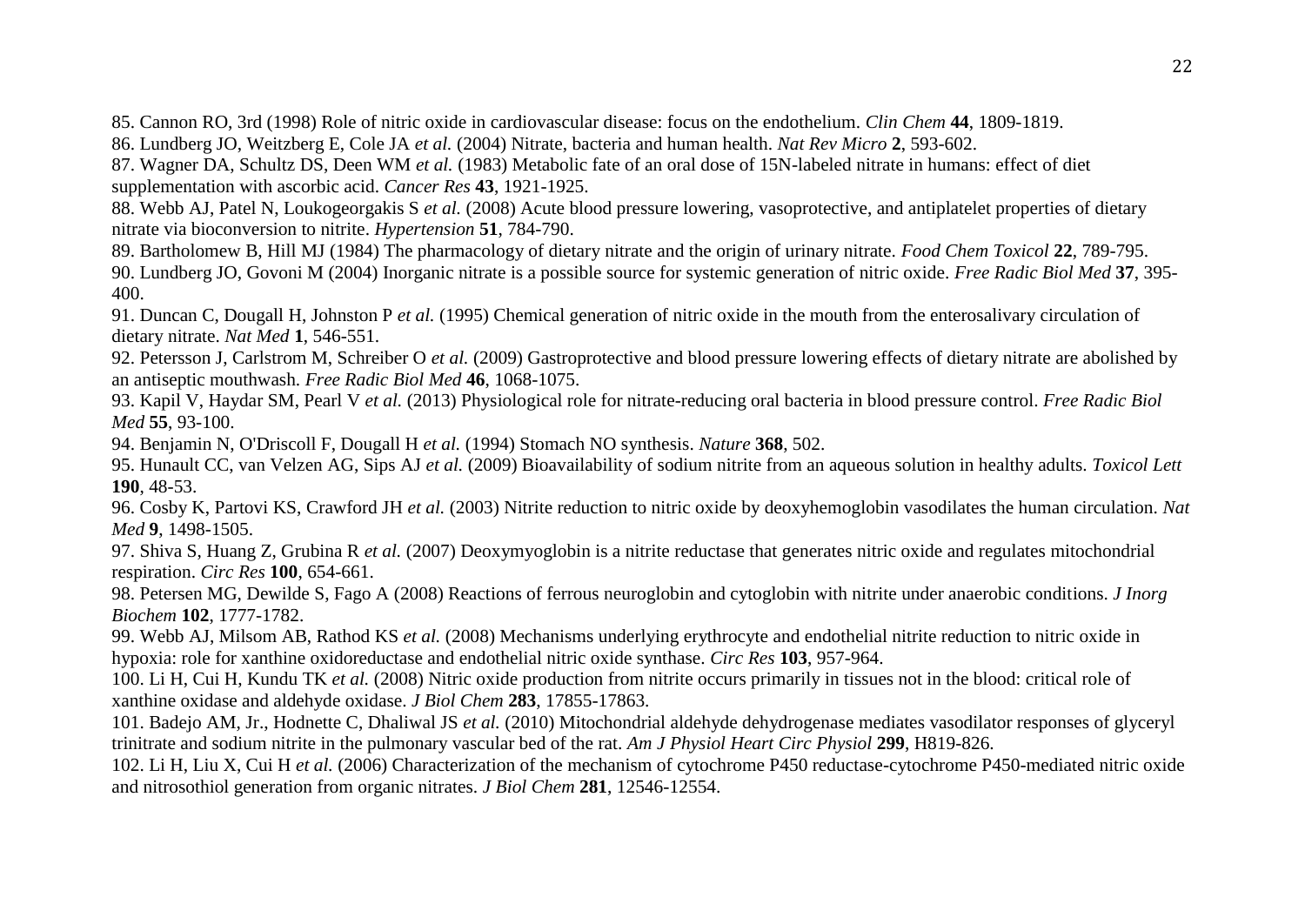103. Nohl H, Staniek K, Sobhian B *et al.* (2000) Mitochondria recycle nitrite back to the bioregulator nitric monoxide. *Acta Biochim Pol* **47**, 913-921.

104. Larsen FJ, Ekblom B, Sahlin K *et al.* (2006) Effects of dietary nitrate on blood pressure in healthy volunteers. *N Engl J Med* **355**, 2792- 2793.

105. Hobbs DA, Goulding MG, Nguyen A *et al.* (2013) Acute ingestion of beetroot bread increases endothelium-independent vasodilation and lowers diastolic blood pressure in healthy men: a randomized controlled trial. *J Nutr* **143**, 1399-1405.

106. Bondonno CP, Yang X, Croft KD *et al.* (2012) Flavonoid-rich apples and nitrate-rich spinach augment nitric oxide status and improve endothelial function in healthy men and women: a randomized controlled trial. *Free Radic Biol Med* **52**, 95-102.

107. Jonvik KL, Nyakayiru J, Pinckaers PJ *et al.* (2016) Nitrate-Rich Vegetables Increase Plasma Nitrate and Nitrite Concentrations and Lower Blood Pressure in Healthy Adults. *J Nutr* **146**, 986-993.

108. Vanhoutte PM (2009) Endothelial dysfunction: the first step toward coronary arteriosclerosis. *Circ J* **73**, 595-601.

109. Joris PJ, Mensink RP (2013) Beetroot juice improves in overweight and slightly obese men postprandial endothelial function after consumption of a mixed meal. *Atherosclerosis* **231**, 78-83.

110. Velmurugan S, Gan JM, Rathod KS *et al.* (2016) Dietary nitrate improves vascular function in patients with hypercholesterolemia: a randomized, double-blind, placebo-controlled study. *The American journal of clinical nutrition* **103**, 25-38.

111. Gilchrist M, Winyard PG, Aizawa K *et al.* (2013) Effect of dietary nitrate on blood pressure, endothelial function, and insulin sensitivity in type 2 diabetes. *Free Radic Biol Med* **60**, 89-97.

112. Omar SA, Artime E, Webb AJ (2012) A comparison of organic and inorganic nitrates/nitrites. *Nitric Oxide* **26**, 229-240.

113. Liu J, Wang L, Liu Y *et al.* (2015) The association between endothelial nitric oxide synthase gene G894T polymorphism and hypertension in Han Chinese: a case-control study and an updated meta-analysis. *Ann Hum Biol* **42**, 184-194.

114. Carlstrom M, Liu M, Yang T *et al.* (2015) Cross-talk Between Nitrate-Nitrite-NO and NO Synthase Pathways in Control of Vascular NO Homeostasis. *Antioxid Redox Signal* **23**, 295-306.

115. Hobbs DA, George TW, Lovegrove JA (2013) The effects of dietary nitrate on blood pressure and endothelial function: a review of human intervention studies. *Nutr Res Rev* **26**, 210-222.

116. Kelly J, Fulford J, Vanhatalo A *et al.* (2013) Effects of short-term dietary nitrate supplementation on blood pressure, O2 uptake kinetics, and muscle and cognitive function in older adults. *Am J Physiol Regul Integr Comp Physiol* **304**, R73-83.

117. Jajja A, Sutyarjoko A, Lara J *et al.* (2014) Beetroot supplementation lowers daily systolic blood pressure in older, overweight subjects. *Nutr Res* **34**, 868-875.

118. Gee LC, Ahluwalia A (2016) Dietary Nitrate Lowers Blood Pressure: Epidemiological, Pre-clinical Experimental and Clinical Trial Evidence. *Curr Hypertens Rep* **18**, 17.

119. Fuchs D, Nyakayiru J, Draijer R *et al.* (2016) Impact of flavonoid-rich black tea and beetroot juice on postprandial peripheral vascular resistance and glucose homeostasis in obese, insulin-resistant men: a randomized controlled trial. *Nutr Metab (Lond)* **13**, 34.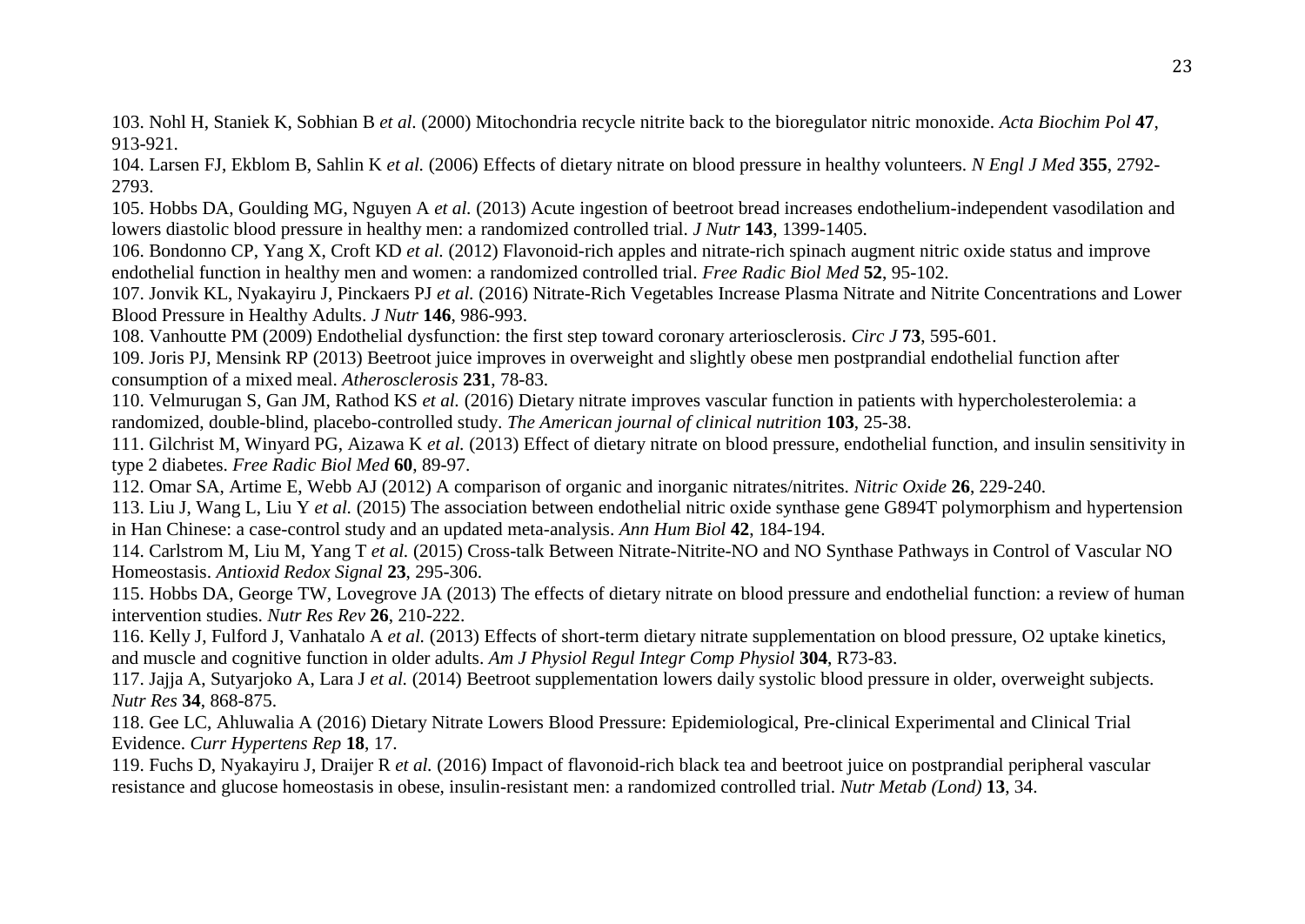120. Shepherd AI, Wilkerson DP, Dobson L *et al.* (2015) The effect of dietary nitrate supplementation on the oxygen cost of cycling, walking performance and resting blood pressure in individuals with chronic obstructive pulmonary disease: A double blind placebo controlled, randomised control trial. *Nitric Oxide* **48**, 31-37.

121. Leong P, Basham JE, Yong T *et al.* (2015) A double blind randomized placebo control crossover trial on the effect of dietary nitrate supplementation on exercise tolerance in stable moderate chronic obstructive pulmonary disease. *BMC Pulm Med* **15**, 52.

122. Berry MJ, Justus NW, Hauser JI *et al.* (2015) Dietary nitrate supplementation improves exercise performance and decreases blood pressure in COPD patients. *Nitric Oxide* **48**, 22-30.

123. Velmurugan S, Kapil V, Ghosh SM *et al.* (2013) Antiplatelet effects of dietary nitrate in healthy volunteers: involvement of cGMP and influence of sex. *Free Radic Biol Med* **65**, 1521-1532.

124. Buys ES, Sips P, Vermeersch P *et al.* (2008) Gender-specific hypertension and responsiveness to nitric oxide in sGCalpha1 knockout mice. *Cardiovasc Res* **79**, 179-186.

125. Chan MV, Bubb KJ, Noyce A *et al.* (2012) Distinct endothelial pathways underlie sexual dimorphism in vascular auto-regulation. *Br J Pharmacol* **167**, 805-817.

126. Carlstrom M, Larsen FJ, Nystrom T *et al.* (2010) Dietary inorganic nitrate reverses features of metabolic syndrome in endothelial nitric oxide synthase-deficient mice. *Proc Natl Acad Sci U S A* **107**, 17716-17720.

127. Nystrom T, Ortsater H, Huang Z *et al.* (2012) Inorganic nitrite stimulates pancreatic islet blood flow and insulin secretion. *Free Radic Biol Med* **53**, 1017-1023.

128. Ohtake K, Nakano G, Ehara N *et al.* (2015) Dietary nitrite supplementation improves insulin resistance in type 2 diabetic KKA(y) mice. *Nitric Oxide* **44**, 31-38.

129. Essawy SS, Abdel-Sater KA, Elbaz AA (2014) Comparing the effects of inorganic nitrate and allopurinol in renovascular complications of metabolic syndrome in rats: role of nitric oxide and uric acid. *Arch Med Sci* **10**, 537-545.

130. Khalifi S, Rahimipour A, Jeddi S *et al.* (2015) Dietary nitrate improves glucose tolerance and lipid profile in an animal model of hyperglycemia. *Nitric Oxide* **44**, 24-30.

131. Jiang H, Torregrossa AC, Potts A *et al.* (2014) Dietary nitrite improves insulin signaling through GLUT4 translocation. *Free Radic Biol Med* **67**, 51-57.

132. Roberts LD, Ashmore T, Kotwica AO *et al.* (2015) Inorganic nitrate promotes the browning of white adipose tissue through the nitratenitrite-nitric oxide pathway. *Diabetes* **64**, 471-484.

133. Cermak NM, Hansen D, Kouw IW *et al.* (2015) A single dose of sodium nitrate does not improve oral glucose tolerance in patients with type 2 diabetes mellitus. *Nutr Res* **35**, 674-680.

134. Carlsson S, Wiklund NP, Engstrand L *et al.* (2001) Effects of pH, nitrite, and ascorbic acid on nonenzymatic nitric oxide generation and bacterial growth in urine. *Nitric Oxide* **5**, 580-586.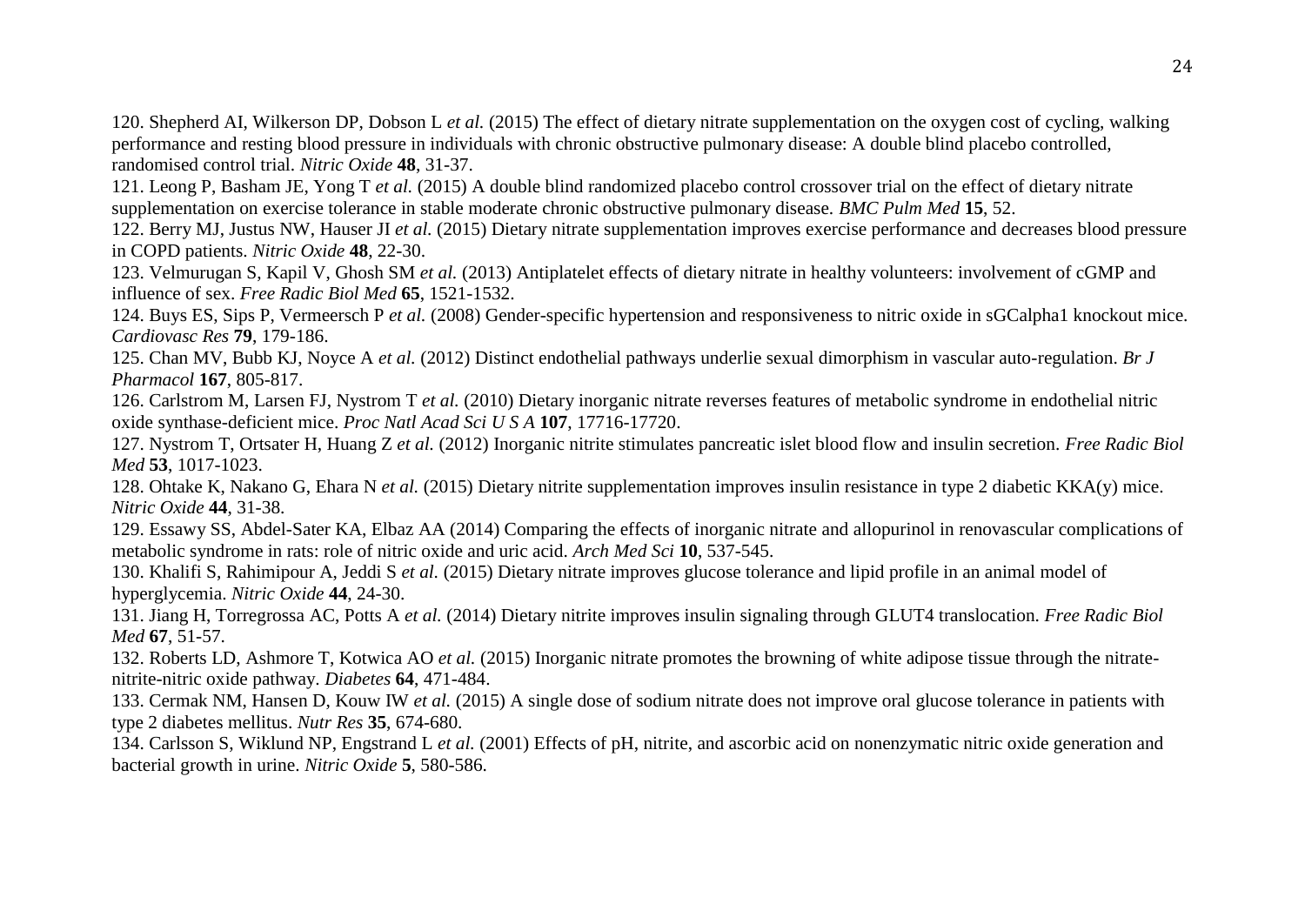135. Gago B, Lundberg JO, Barbosa RM *et al.* (2007) Red wine-dependent reduction of nitrite to nitric oxide in the stomach. *Free Radic Biol Med* **43**, 1233-1242.

136. Peri L, Pietraforte D, Scorza G *et al.* (2005) Apples increase nitric oxide production by human saliva at the acidic pH of the stomach: a new biological function for polyphenols with a catechol group? *Free Radic Biol Med* **39**, 668-681.

137. Rodriguez-Mateos A, Hezel M, Aydin H *et al.* (2015) Interactions between cocoa flavanols and inorganic nitrate: additive effects on endothelial function at achievable dietary amounts. *Free Radic Biol Med* **80**, 121-128.

138. Ashworth A, Mitchell K, Blackwell JR *et al.* (2015) High-nitrate vegetable diet increases plasma nitrate and nitrite concentrations and reduces blood pressure in healthy women. *Public Health Nutr* **18**, 2669-2678.

139. Jovanovski E, Bosco L, Khan K *et al.* (2015) Effect of Spinach, a High Dietary Nitrate Source, on Arterial Stiffness and Related Hemodynamic Measures: A Randomized, Controlled Trial in Healthy Adults. *Clin Nutr Res* **4**, 160-167.

140. Keen JT, Levitt EL, Hodges GJ *et al.* (2015) Short-term dietary nitrate supplementation augments cutaneous vasodilatation and reduces mean arterial pressure in healthy humans. *Microvasc Res* **98**, 48-53.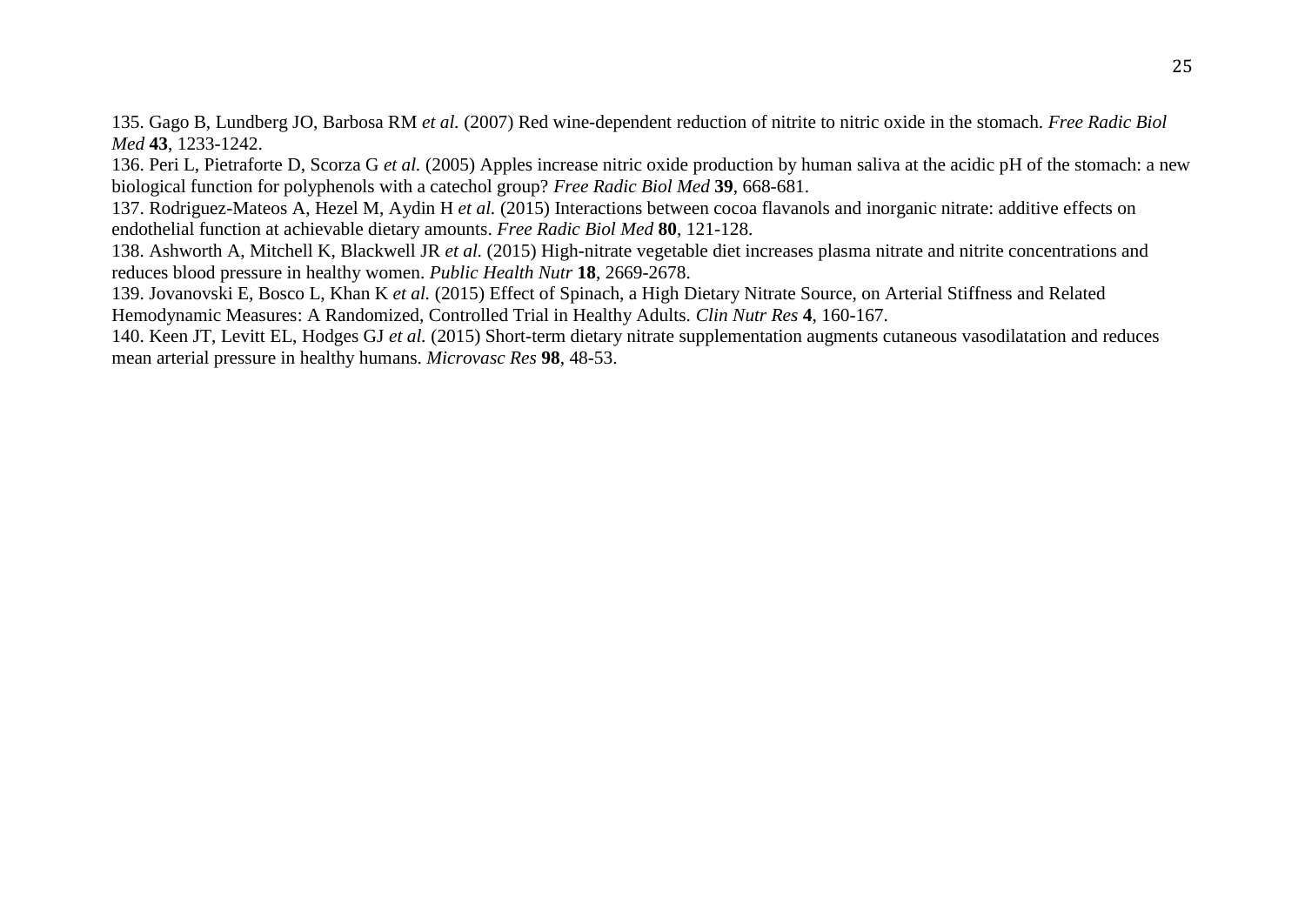#### Figure 1. Generic structure of a flavonoid consisting of two benzene rings linked by a 3-carbon chain

**Figure 2.** Structure of the seven classes of flavonoids shown as aglycones

Figure 3. Diagram of inorganic nitrate metabolism via the nitrate–nitric-nitric oxide (NO) pathway (adapted from Hobbs et al., 2013<sup>(115)</sup>). A proportion of ingested nitrate (NO<sub>3</sub><sup>-</sup>, ---►) is converted directly to nitrite (NO<sub>2</sub><sup>-</sup>, →) by facultative anaerobic bacteria, that reside in plaque and on the dorsum of the tongue, during mastication in the mouth (a); the remainder is swallowed and is rapidly absorbed from the upper gastrointestinal tract. Approximately 25 % is removed from the circulation and concentrated in the salivary glands and re-secreted into the mouth, where it is reduced to nitrite. Some of the salivary nitrite enters the acidic environment of the stomach once swallowed (b), where NO is produced non-enzymically from nitrite after formation of nitrous acid (HNO<sub>2</sub>) and then NO and other nitrogen oxides. The NO generated kills pathogenic bacteria and stimulates mucosal blood flow and mucus generation. The remaining nitrite is absorbed into the circulation; in blood vessels (c) nitrite forms vasodilatory NO after a reaction with deoxygenated Hb (deoxy-Hb). Approximately 60 % of ingested nitrate is excreted in urine within 48 h. Oxy-Hb, oxygenated Hb.